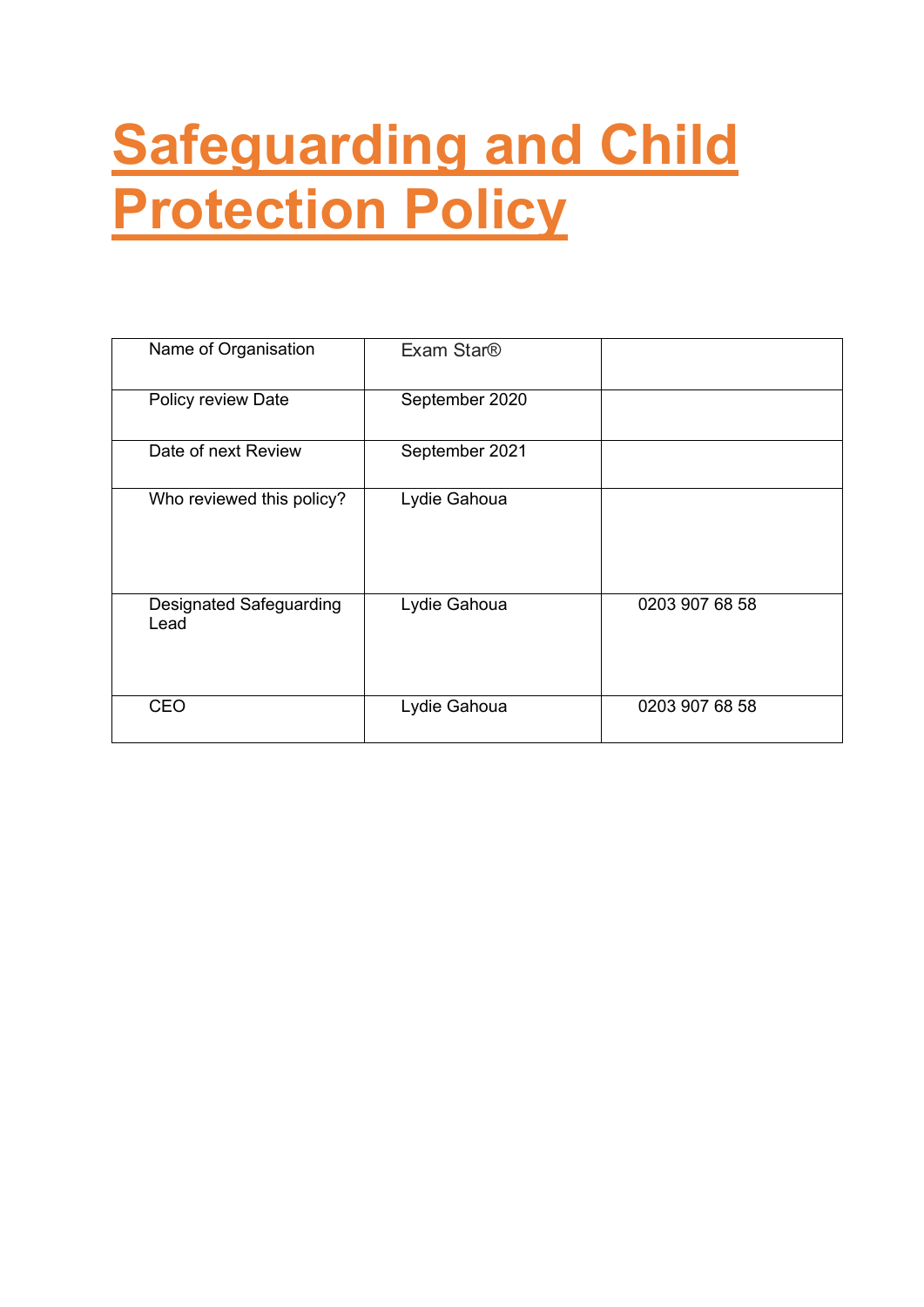# **Safeguarding and Child Protection Policy**

- 1. To raise concerns about a child refer to the flowchart
- 2. Overview
- 3. Legal framework
- 4. Significant harm
- 5. Context
- 6. safeguarding and child protection procedures
- 6. Types of abuse, neglect and safeguarding concerns
	- 7.1 Physical abuse
	- 7.2 Emotional abuse
	- 7.3 Sexual abuse
	- 7.4 Neglect
	- 7.5 CSE
	- 7.6 FGM
	- 7.7 Breast ironing
	- 7.8 Prevent
	- 7.9 Sexting
	- 7.10 Missing
	- 7.11 Children in the court system
	- 7.12 Children with family members in prison
	- 7.13 Child criminal exploitation: county lines
	- 7.14 DV / DA
	- 7.15 Homelessness
	- 7.16 So called 'honour based' violence
	- 7.17 Forced marriage
	- 7.18 Peer on peer abuse
- 1 Possible signs and symptoms of abuse
- 2 What to do if you suspect abuse may have occurred
- 3 Supporting children
- 4 Supporting staff
- 5 Safer recruitment and allegations
- 6 Safeguarding and the business culture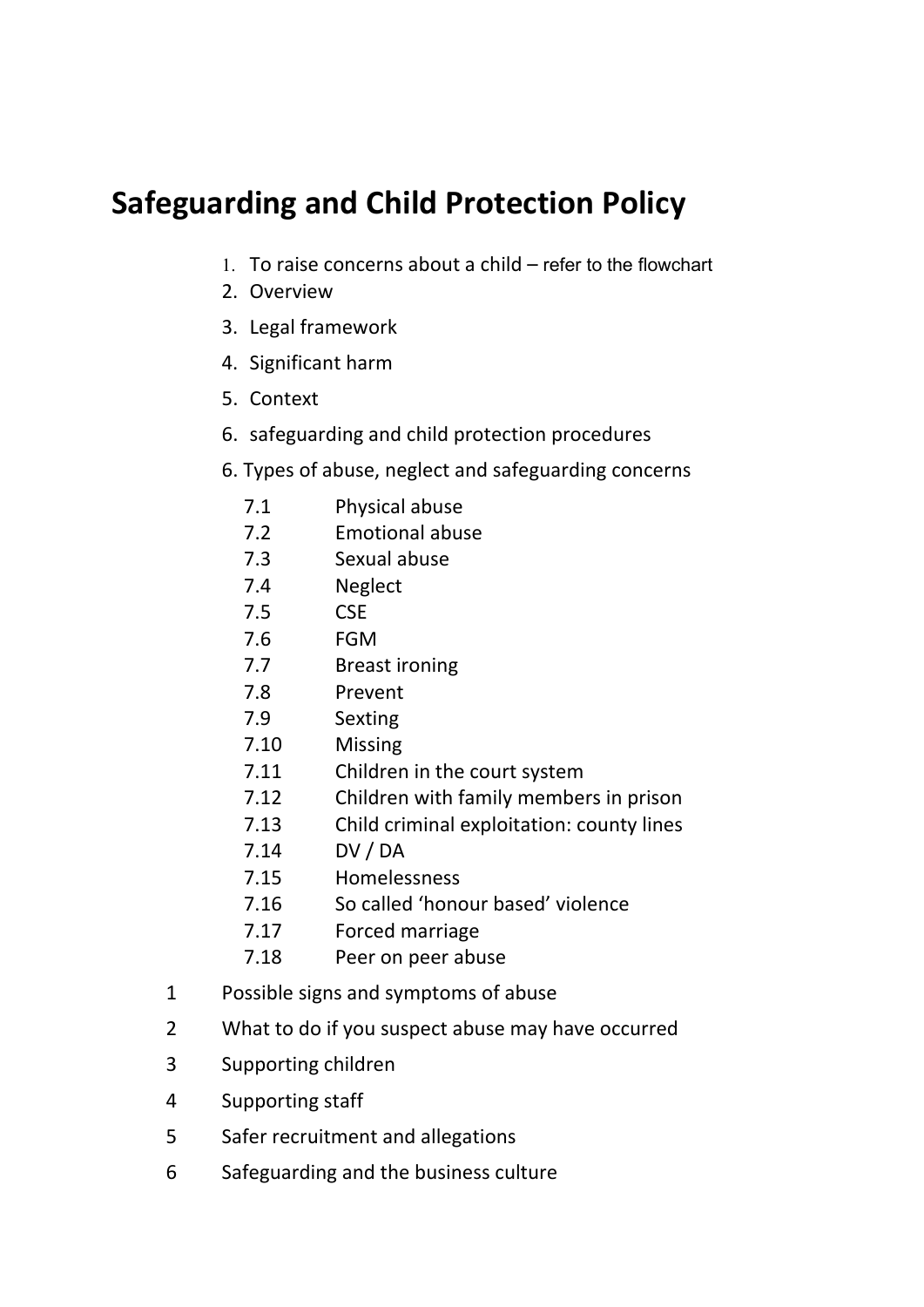- Managing Child Protection cases
- Out of hours activities
- Key contacts
- Where to go for further information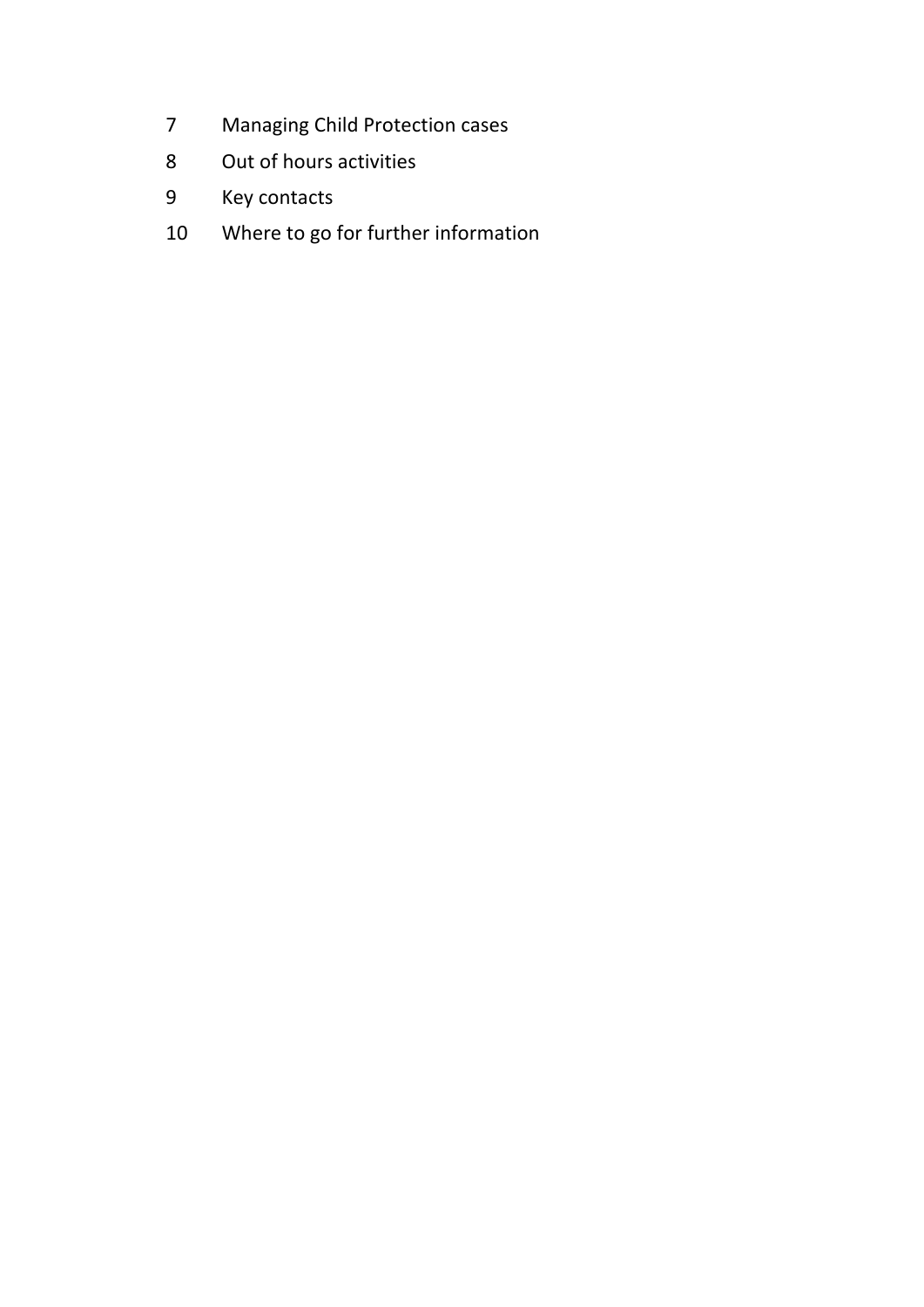# **1.0 Raising concerns about a child**



#### **2.0 Overview**

- 2.1 Safeguarding and promoting the welfare of children is:
	- protecting children from maltreatment
	- preventing impairment of children's health or development
	- ensuring that children grow up in circumstances consistent with the provision of safe and effective care
	- taking action to enable all children to have the best outcomes
- 2.2 The purpose of this document is to assist all staff
	- to safeguard and protect children who are at risk of abuse or neglect
	- to promote the well-being of all children.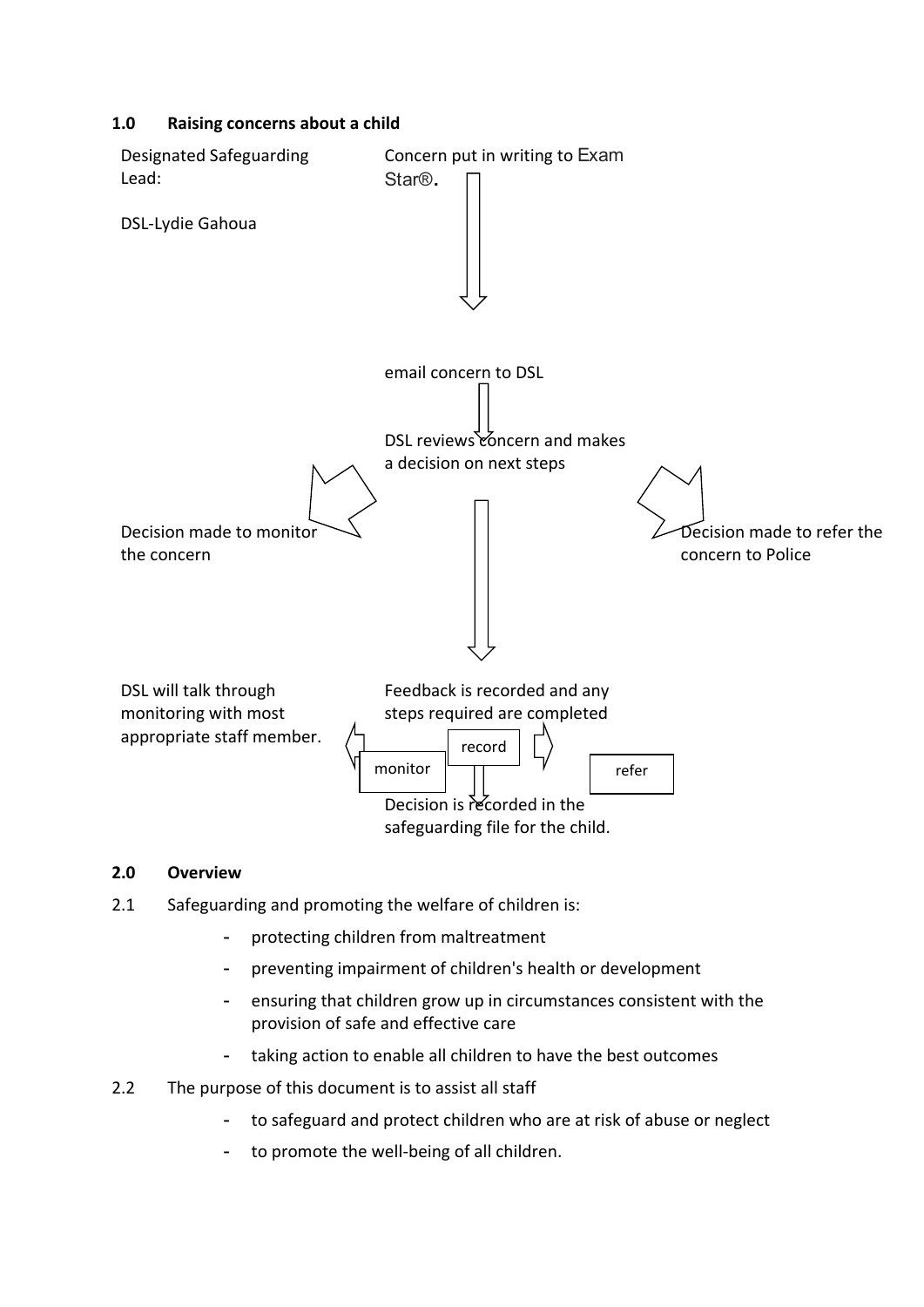- 2.3 At Exam Star™ we are committed to safeguarding children and young people and we expect everyone who works in our organisation to share this commitment. Adults in our business take all welfare concerns seriously and encourage children and young people to talk to us about anything that worries them.
- 2.4 This policy and procedures should be read in conjunction with
	- London Safeguarding Children Procedures  $5<sup>th</sup>$  edition
	- Working Together to Safeguard Children 2018
	- Keeping children safe in education 2018
- 2.5 The safeguarding of children is everyone's business and organisations have a responsibility under Section 175 of the Education Act 2002 to safeguard and promoting the welfare of children. This includes
	- Preventing the impairment of children's health or development
	- Protecting children from maltreatment
	- Ensuring children grow up in circumstances consistent with the provision of safe and effective care.
- 2.6 This policy and the following procedures apply to all paid staff working with Exam Star®.

# **3.0 Legal framework**

3.1 The Children Act 1989 defines a child as being up to the age of 18 years; it also defines significant harm and the roles and responsibilities of Children's Social Care and the Police.

# 3.2 **Legislation related to safeguarding in businesss**

Keeping Children Safe in Education (September 2018)

# 3.3 **Education**

- The Children Act 1989 and 2004
- Education Act 2002
- The Education (Health Standards) (England) Regulations 2003
- The Further Education (Providers of Education) (England) Regulations 2006
- The Education (Pupil Referral Units) (Application of Enactments) (England) Regulations 2007 as amended by SI 2010/1919, SI 2012/1201, SI 2012/1825, SI 2012/3158
- The Business Staffing (England) Regulations 2009 as amended by SI 2012/1740 and SI 2013/1940
- The Education (Non-Maintained Special Business) (England) Regulations 2011 as amended by SI 2015/387
- The Education (Business Teachers' Appraisal) (England) Regulations 2012
- The Children and Families Act 2014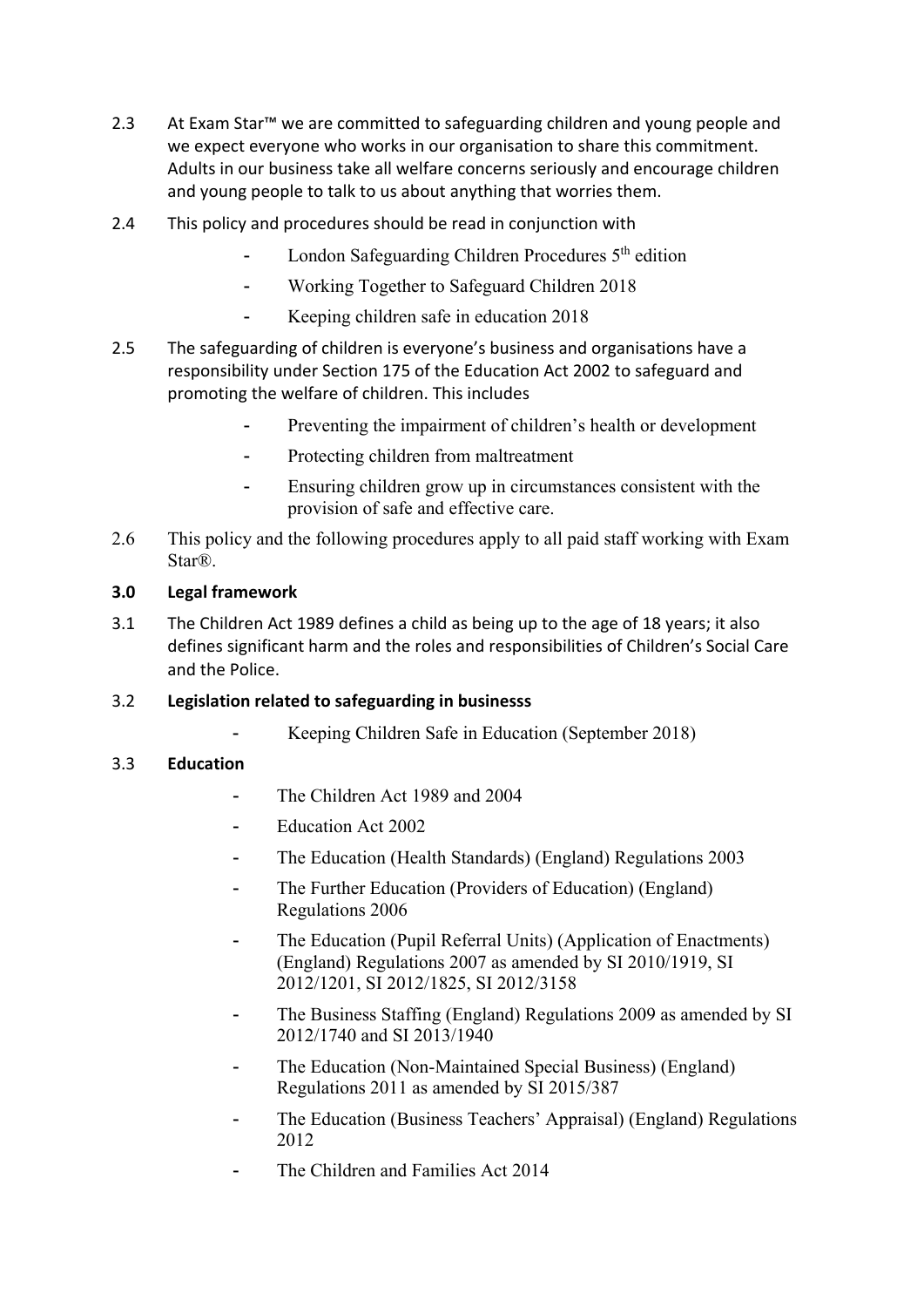The Education (Independent Business Standards) Regulations 2014

# **4.0 Significant harm**

- 4.1 There are no absolute criteria on which to rely when judging what constitutes significant harm. Consideration of the severity of ill-treatment may include the degree and the extent of physical harm, the duration and frequency of abuse and neglect, the extent of premeditation and the presence or degree of threat, coercion, sadism, and bizarre or unusual elements. Each of these elements has been associated with more severe effects on the child and/or relatively greater difficulty in helping the child overcome the adverse impact of the maltreatment. Sometimes, a single traumatic event may constitute significant harm (e.g. a violent assault, suffocation or poisoning). More often, significant harm is a compilation of significant events, both acute and longstanding, which interrupt, change or damage the child's physical and psychological development. Some children live in family and social circumstances where their health and development are neglected. For them, it is the corrosiveness of long-term emotional, physical or sexual abuse that causes impairment to the extent of constituting significant harm. In each case, it is necessary to consider any maltreatment alongside the family's strengths and support.
- 4.2 This policy outlines the action to be taken if it is suspected that a child may be being abused, harmed or neglected.

There are four categories of abuse:

- Physical Abuse
- Emotional Abuse
- Sexual Abuse
- Neglect
- 4.3 It is acknowledged that a child can be abused, harmed or neglected in a family, institution or community setting or online by someone known to them or, less commonly, by a stranger; this includes someone in a position of trust such as a business staff member or professionals in other services around the child.
- 4.4 Safeguarding and the promotion of a child's welfare covers all aspects of the child's life and the business is committed to ensuring that all its actions in respect of a child are compatible with this aim. If there are concerns about a child's welfare that do not meet the thresholds of child abuse the business will consider whether the Early Help approach should be considered. Early identification of concerns and the use of Early Help to develop a multi-agency plan for the child can reduce the risk of subsequent abuse.

# **5.0 Context**

- 5.1 The content of this policy is applicable to all paid staff.
- 5.2 All adults in the business have a full and active part to play in protecting our children from harm.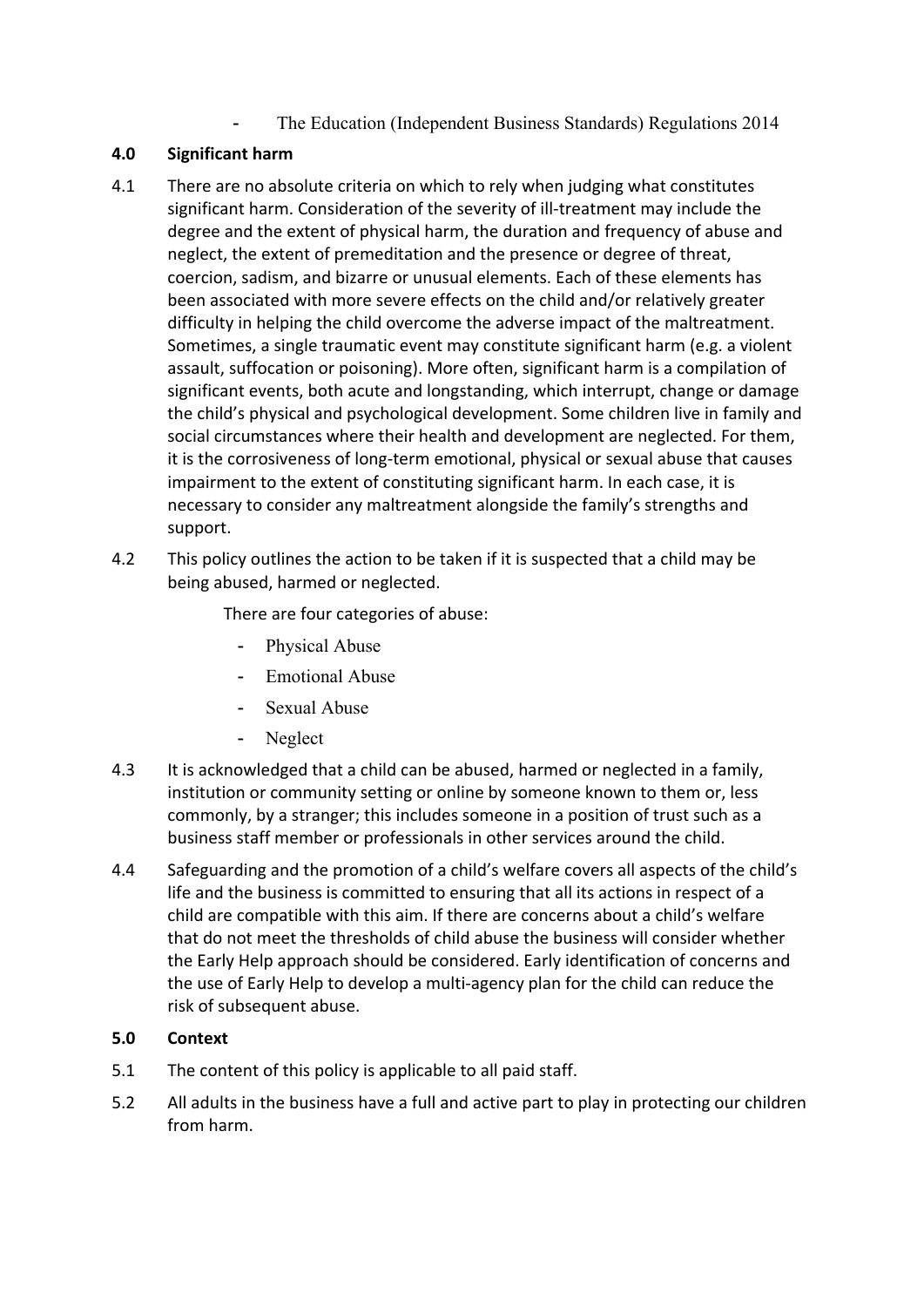- 5.3 All adults at Exam Star® believe that our organisation should provide a caring, positive, safe and stimulating environment which promotes the social, physical and moral development of the individual child.
- 5.4 The aims of this policy are:
	- To support the child's development in ways that will foster security, confidence and independence.
	- To raise the awareness of both teaching and support staff for the need to safeguard children and of their responsibilities in identifying and reporting possible cases of abuse.
- 5.5 Adopting child protection guidelines through procedures and a code of conduct for staff and volunteers:
	- To provide a systematic means of monitoring children known or thought to be at risk of harm.
	- To support pupils who have suffered abuse in accordance with their agreed Child Protection Plan.
	- To emphasise the need for good levels of appropriate communication between all members of staff, and with external agencies.
	- By strictly following safer recruitment requirements, ensuring that all adults within our business who have access to children have been checked as to their suitability.
	- To set out a structured procedure within the business community in cases of suspected abuse.
	- By sharing information about child protection and good practice with staff.
	- To promote effective working relationships with other agencies, especially the Police, Social Care and Health. Sharing information about concerns with agencies who need to know, and involving parents and children appropriately.
	- By providing effective management for staff through support, supervision and training.

# 5.6 Equality

Some children's circumstances mean they are more vulnerable to abuse and/or less able to easily access services. These children often require a high degree or awareness and co-operation between professionals in different agencies, both in recognising and identifying their needs and in acting to meet those needs: Children in Specific Circumstances, edition 5, London Child Protection Procedures; KCSIE 2018 Para 102 and following.

# **6.0 In business safeguarding and child protection procedures**

- 6.1 Exam Star® will ensure that:
	- We have a Designated Safeguarding Lead who has responsibility for Child Protection and who undertakes regular training for this role.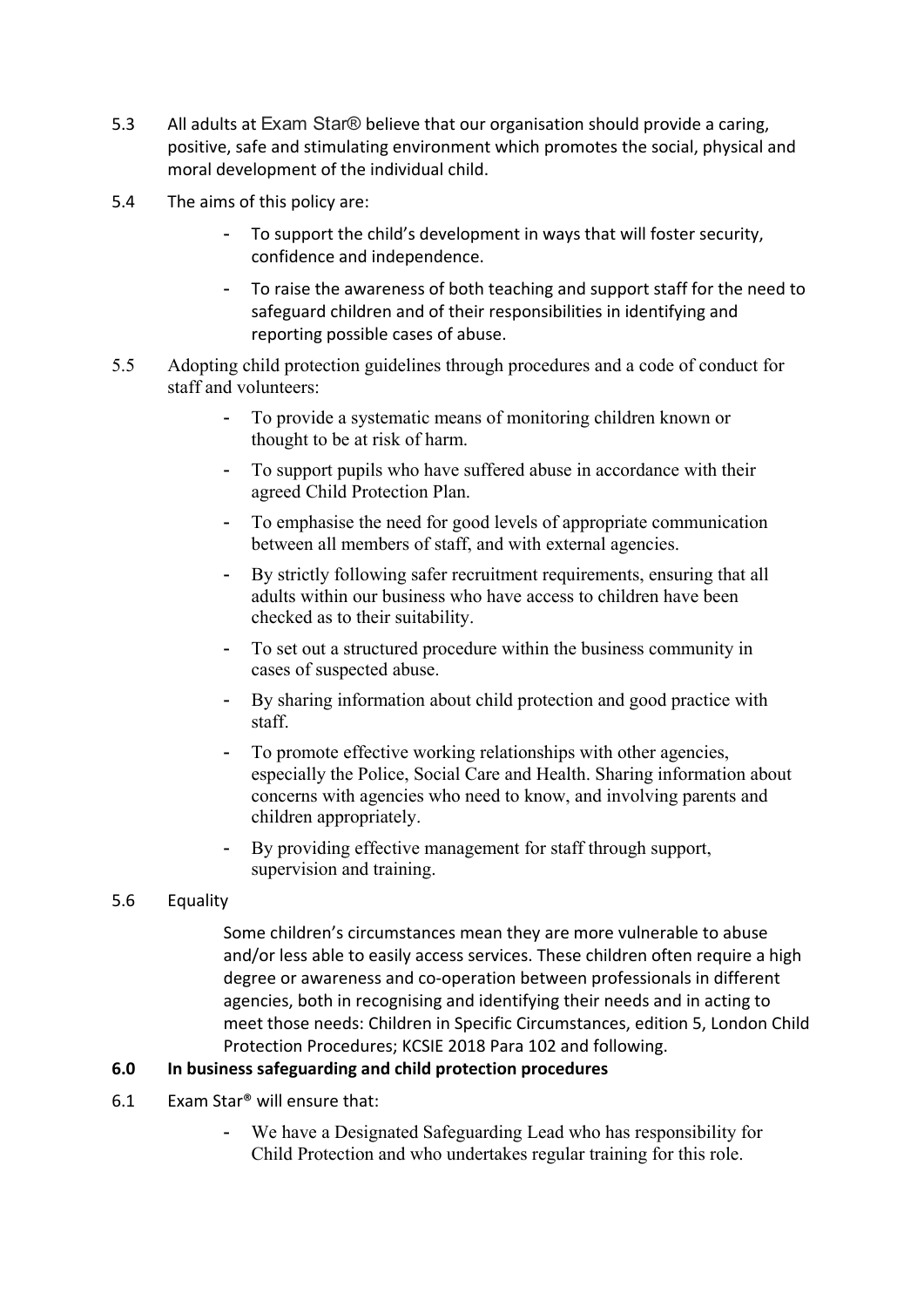(Throughout this policy 'Designated Safeguarding Lead' refers to the DSL). The Safeguarding and child protection team member is: - Lydie Gahoua- DSL

- 6.2 In the event that there are concerns about a child, the Designated Safeguarding Lead will assess the presenting safeguarding concerns and make a decision. The Children Act 1989 introduced the concept of significant harm as the threshold that justifies compulsory intervention in family life in the best interests of the children, and gives local authorities a duty to make enquiries to decide whether they should take action to safeguard or promote the welfare of a child who is suffering, or likely to suffer, significant harm.
	- 6.2.1 All members of staff will develop their understanding of the signs and indicators of abuse and of their responsibility for referring any concerns.
	- 6.2.2 Induction for all new members of staff will include:

- safeguarding and child protection policy

All members of staff will read Keeping Children safe in Education 2018, part 1 and Annexe A. The DSL will support all staff in understanding this key document and implementing it in their practice.

- 6.2.3 All members of staff will know how to respond to a pupil who discloses abuse. It is vital that our actions do not abuse the child further or prejudice further enquiries, for example:
	- Stay calm, listen to the child and if you are shocked by what is being said try not to show it.
	- Do not promise confidentiality; you can however promise privacy, reassure the child they have done the right thing. Explain who you will have to tell and why.
	- If a child is making a disclosure the pace should be dictated by the child. Do not ask leading questions, for example 'what did they do next?' It is our role to listen, not to investigate. Use open questions such as 'is there anything else you wish to tell me?'
	- Accept what they are telling you; do not make judgements.
	- Reassure the child that they have done the right thing in telling you. Do acknowledge how hard it was for them to tell you.
	- Do not criticise the perpetrator; this may be someone they love.
	- Tell them what you will do next and with whom the information will be shared.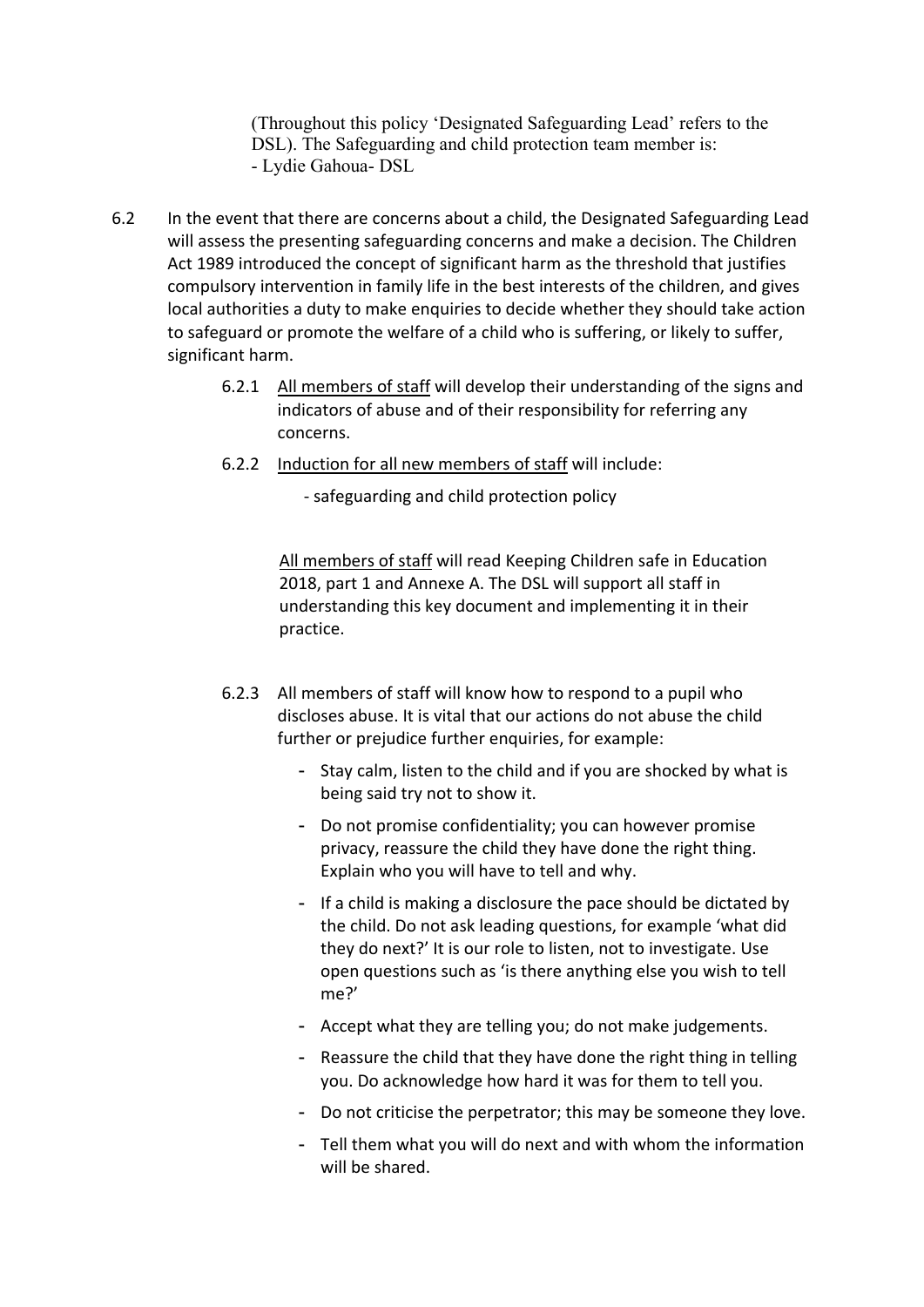- Pass this information on immediately to your Designated Safeguarding Lead.
- 6.3 All staff, in the absence of a DSL, may raise concerns directly with MASH (MASH includes Children's Social Care and Police).
- 6.4 After a child has disclosed abuse, the Designated Safeguarding Lead should take immediate action to contact MASH (MASH includes Children's Social Care and Police).
	- 6.4.1 All staff must report all information **immediately**, on the same working day, to the Designated Safeguarding Lead.
	- 6.4.2 The conduct of staff when in a 1:1 situation with a child should be managed in a way that would not lead any reasonable person to question their motives or intentions. All staff must ensure that their behaviour and actions do not place children or themselves at risk of harm or of allegations of harm to children. All parents/carers will be made aware of the possibilities of staff members' actions with regard to child protection procedures.
	- 6.4.3 We will review our Safeguarding and Child Protection Procedures at least annually.

# **7.0 Types of abuse, neglect and other safeguarding concerns**

These definitions are from 'Working Together' (2018) and 'Keeping Children Safe in Education' (2018):

**Abuse**: a form of maltreatment of a child. Somebody may abuse or neglect a child by inflicting harm or by failing to act to prevent harm. Children may be abused in a family or in an institutional or community setting by those known to them or, more rarely, by others. Abuse can take place wholly online, or technology may be used to facilitate offline abuse. They may be abused by an adult or adults or by another child or children.

- 7.1 **Physical abuse**: a form of abuse which may involve hitting, shaking, throwing, poisoning, burning or scalding, drowning, suffocating or otherwise causing physical harm to a child. Physical harm may also be caused when a parent or carer fabricates the symptoms of, or deliberately induces, illness in a child.
- 7.2 **Emotional abuse:** the persistent emotional maltreatment of a child such as to cause severe and adverse effects on the child's emotional development. It may involve conveying to a child that they are worthless or unloved, inadequate, or valued only insofar as they meet the needs of another person. It may include not giving the child opportunities to express their views, deliberately silencing them or 'making fun' of what they say or how they communicate. It may feature age or developmentally inappropriate expectations being imposed on children. These may include interactions that are beyond a child's developmental capability as well as overprotection and limitation of exploration and learning, or preventing the child participating in normal social interaction. It may involve seeing or hearing the illtreatment of another. It may involve serious bullying (including cyberbullying / online bullying), causing children frequently to feel frightened or in danger, or the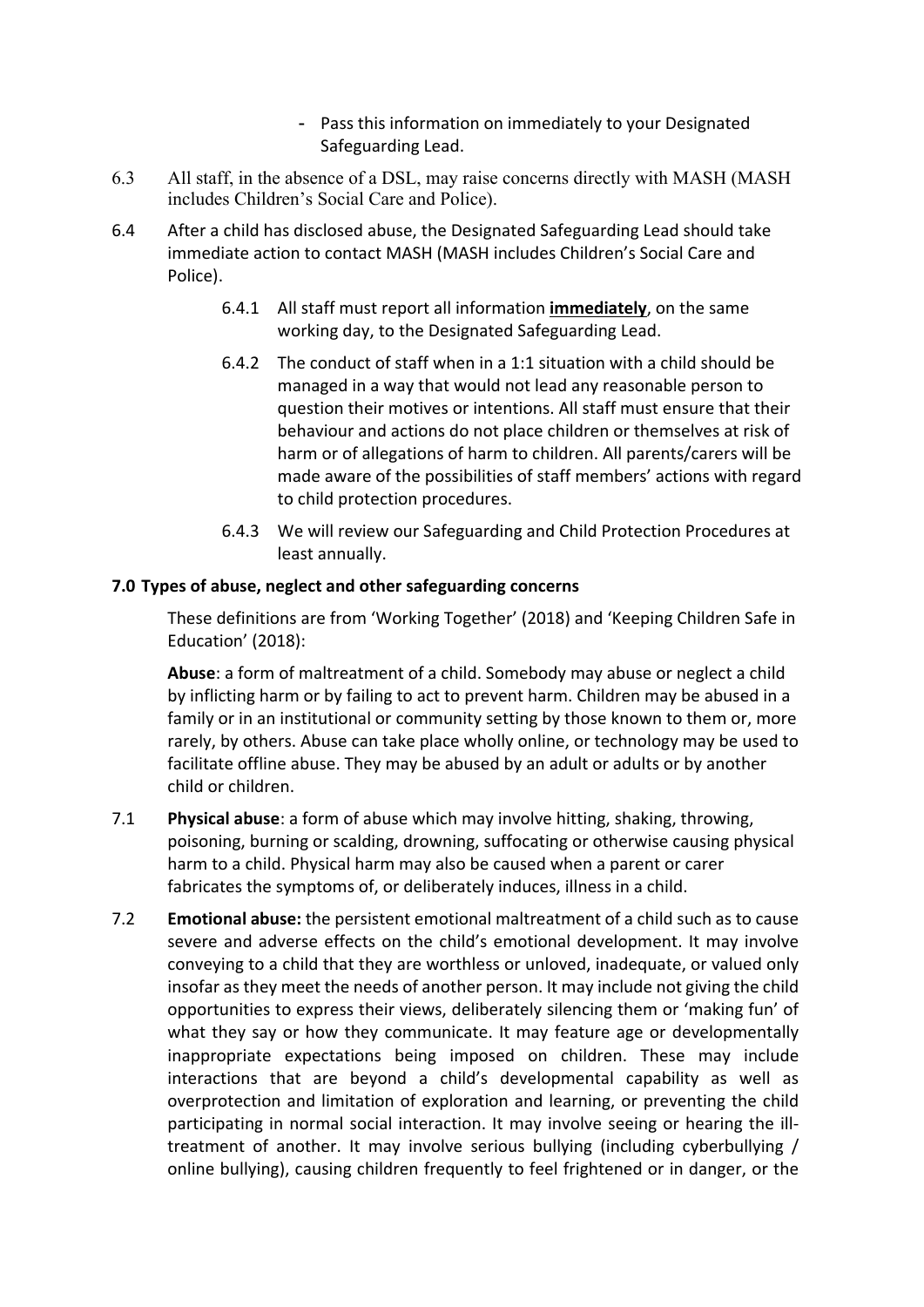exploitation or corruption of children. Some level of emotional abuse is involved in all types of maltreatment of a child, although it may occur alone.

- 7.3 **Sexual abuse**: involves forcing or enticing a child or young person to take part in sexual activities, not necessarily involving a high level of violence, whether or not the child is aware of what is happening. The activities may involve physical contact, including assault by penetration (for example rape or oral sex) or non-penetrative acts such as masturbation, kissing, rubbing and touching outside of clothing. They may also include non-contact activities, such as involving children in looking at, or in the production of, sexual images, watching sexual activities, encouraging children to behave in sexually inappropriate ways, or grooming a child in preparation for abuse (including via the internet). Sexual abuse is not solely perpetrated by adult males. Women can also commit acts of sexual abuse, as can other children. The sexual abuse of children by other children is a specific safeguarding issue in education.
- 7.4 **Neglect:** the persistent failure to meet a child's basic physical and/or psychological needs, likely to result in the serious impairment of the child's health or development. Neglect may occur during pregnancy as a result of maternal substance abuse. Once a child is born, neglect may involve a parent or carer failing to: provide adequate food, clothing and shelter (including exclusion from home or abandonment); protect a child from physical and emotional harm or danger; ensure adequate supervision (including the use of inadequate care-givers); or ensure access to appropriate medical care or treatment. It may also **include neglect of, or unresponsiveness to, a child's basic emotional needs**.
- 7.5 **Child sexual exploitation (CSE):** Child sexual exploitation is a form of child sexual abuse. It occurs where an individual or group takes advantage of an imbalance of power to coerce, manipulate or deceive a child or young person under the age of 18 into sexual activity (a) in exchange for something the victim needs or wants, and/or (b) for the financial advantage or increased status of the perpetrator or facilitator. The victim may have been sexually exploited even if the sexual activity appears consensual. Child sexual exploitation does not always involve physical contact: it can also occur through the use of technology. Like all forms of child sex abuse, child sexual exploitation:

 - can affect any child or young person (male or female) under the age of 18 years, including 16- and 17-year olds who can legally consent to have sex;

- can still be abuse even if the sexual activity appears consensual;

 - can include both contact (penetrative and non-penetrative acts) and non-contact sexual activity;

 - can take place in person or via technology, or a combination of both;

 - can involve force and/or enticement-based methods of compliance and may, or may not, be accompanied by violence or threats of violence;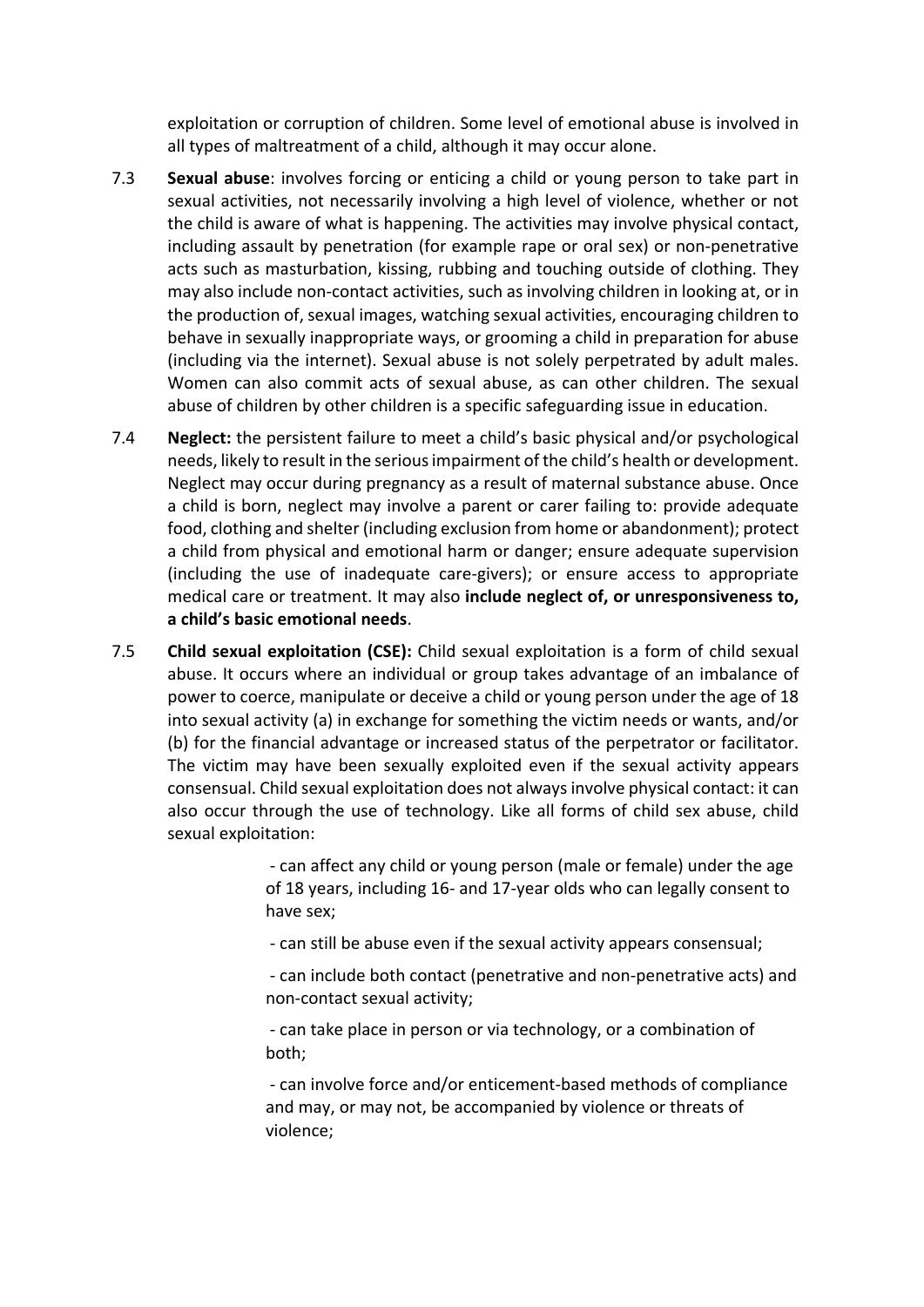- may occur without the child or young person's immediate knowledge (e.g. through others copying videos or images they have created and posted on social media);

 - can be perpetrated by individuals or groups, males or females, and children or adults;

 - can be a one-off occurrence or a series of incidents over time, and range from opportunistic to complex organised abuse; and

 - is typified by some form of power imbalance in favour of those perpetrating the abuse. Whilst age may be the most obvious, this power imbalance can also be due to a range of other factors including gender, sexual identity, cognitive ability, physical strength, status, and access to economic or other resources.

7.6 **Female Genital Mutilation (FGM**): FGM comprises all procedures involving partial or total removal of the external female genitalia or other injury to the female genital organs. It is illegal in the UK and a form of child abuse with long-lasting harmful consequences. FGM typically takes place between birth and around 15 years old; however, it is believed that the majority of cases happen between the ages of 4 and 10.

> Section 5B of the Female Genital Mutilation Act 2003 (as inserted by section 74 of the Serious Crime Act 2015) places a statutory duty upon professionals (including teachers) to immediately report to the police where they discover (either through disclosure by the victim or visual evidence) that FGM appears to have been carried out on a girl under 18. It will be rare for teachers to see visual evidence, and they should not be examining pupils.

> Teachers must personally report to the police cases where they discover that an act of FGM appears to have been carried out. Unless the teacher has good reason not to, they should take the concern to the Designated Safeguarding Lead and together they would go to the Police.

If there are concerns that a girl is at risk or there is a suspected case, the organisation's procedures should be followed, taking the concern immediately to the Designated Safeguarding Lead.

**7.7 Breast ironing:** is where young pubescent girls' breasts are ironed, massaged and/or pounded down through the use of hard or heated objects in order for the breasts to disappear or delay the development of the breasts entirely. The custom uses large stones, a hammer or spatulas that have been heated over scorching coals to compress the breast tissue, or an elastic belt to press the breasts so as to prevent them from growing in girls as young as 9 years old. Much like Female Genital Mutilation (FGM), breast-ironing has been identified by the UN as one of five under-reported crimes relating to female-tofemale/gender-based violence.

# 7.7 **The practice is performed usually by mothers and female relatives and it is believed that by carrying out this act:**

- young girls will be protected from harassment, rape, abduction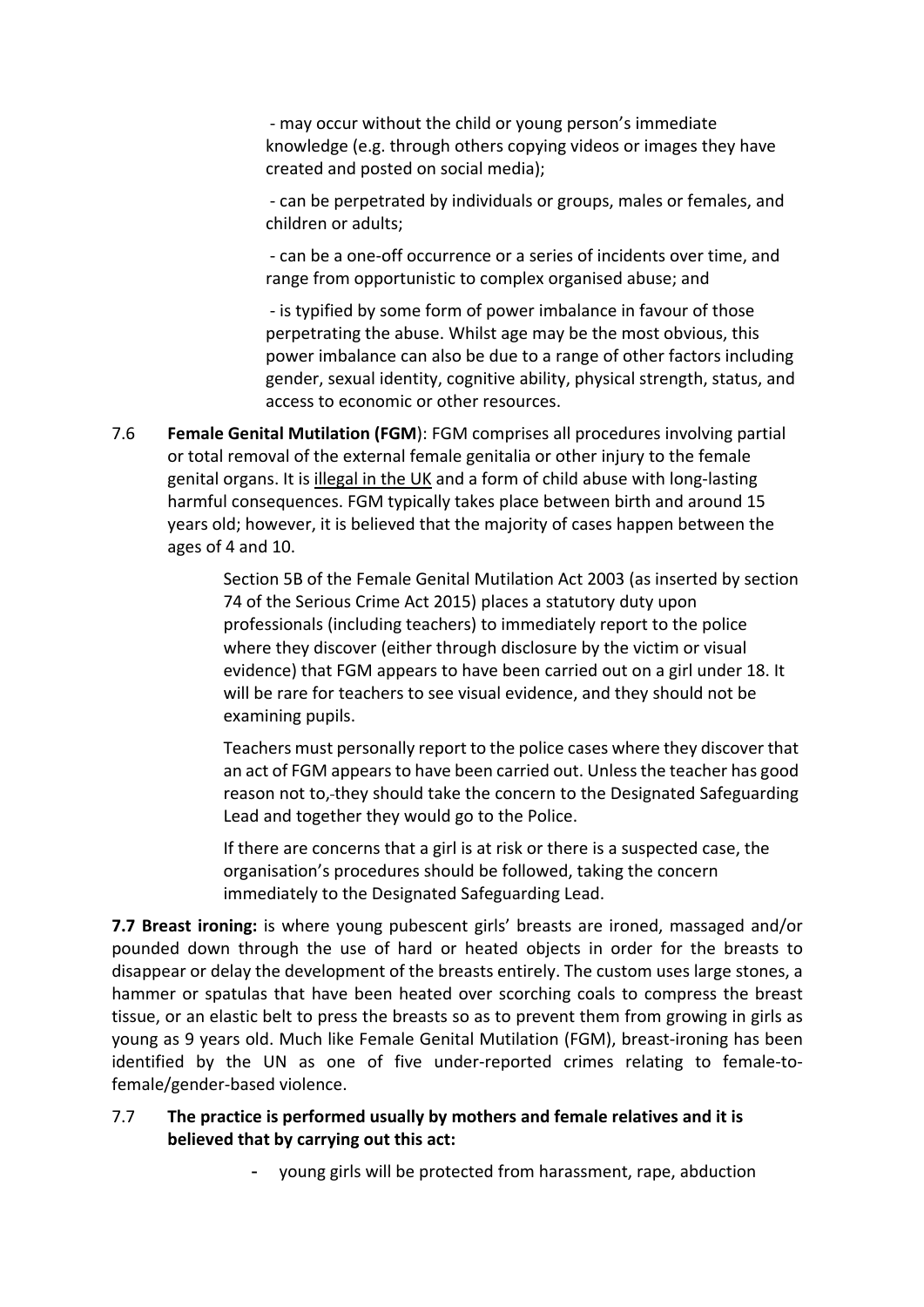- it will prevent early pregnancy that would tarnish the family name
- it will allow the girl to pursue education rather than be forced into early marriage
- it will delay pregnancy by "removing" signs of puberty
- girls may not appear sexually attractive to men

Most at risk: Young pubescent girls usually aged between 9 – 15 years old. It is a well-kept secret between the young girl and her female relatives who are likely to carry out the practice.

7.8 **Prevent, Radicalisation and Extremism:** As part of the Counter Terrorism and Security Act 2015, organisations have a duty to 'prevent people being drawn into terrorism'. This is the 'Prevent Duty'. Where staff are concerned that children and young people are developing extremist views or show signs of becoming radicalized, they should discuss this with the Designated Safeguarding Lead.

> Preventing radicalisation: Children are vulnerable to extremist ideology and radicalisation. There is no single way of identifying whether a child is likely to be susceptible to an extremist ideology. Background factors combined with specific influences such as family and friends may contribute to a child's vulnerability. Similarly, radicalisation can occur through many different methods (such as social media) and settings (such as the internet).

As with other safeguarding risks all staff should be alert to changes in children's behaviour which could indicate that they may be in need of help or protection. Staff should use their judgement in identifying children who might be at risk of radicalisation taking their concerns to the Designated Safeguarding Lead.

The Designated Safeguarding Lead has received training about the Prevent Duty and tackling extremism and is able to support staff with any concerns they may have.

We use the curriculum to ensure that children and young people understand how people with extreme views share these with others, especially using the internet.

We are committed to ensuring that our pupils are offered a broad and balanced curriculum that aims to prepare them for life in modern Britain. Teaching the organisation's core values alongside the fundamental British Values, supports quality teaching and learning, whilst making a positive contribution to the development of a fair, just and civil society.

7.9 **Sexting:** The term 'sexting' relates to the sending of indecent images, videos and/or written messages with sexually explicit content; these are created and sent electronically. They are often 'shared' via social networking sites and instant messaging services. This organisation will not tolerate sexting; it is inappropriate and illegal amongst young people and can have extremely damaging and longlasting consequences. Sexting is unacceptable behaviour. The misuse of electronic communication, such as sexting, inappropriate comments on Facebook for example, being the object of cyber-bullying and online grooming are all potential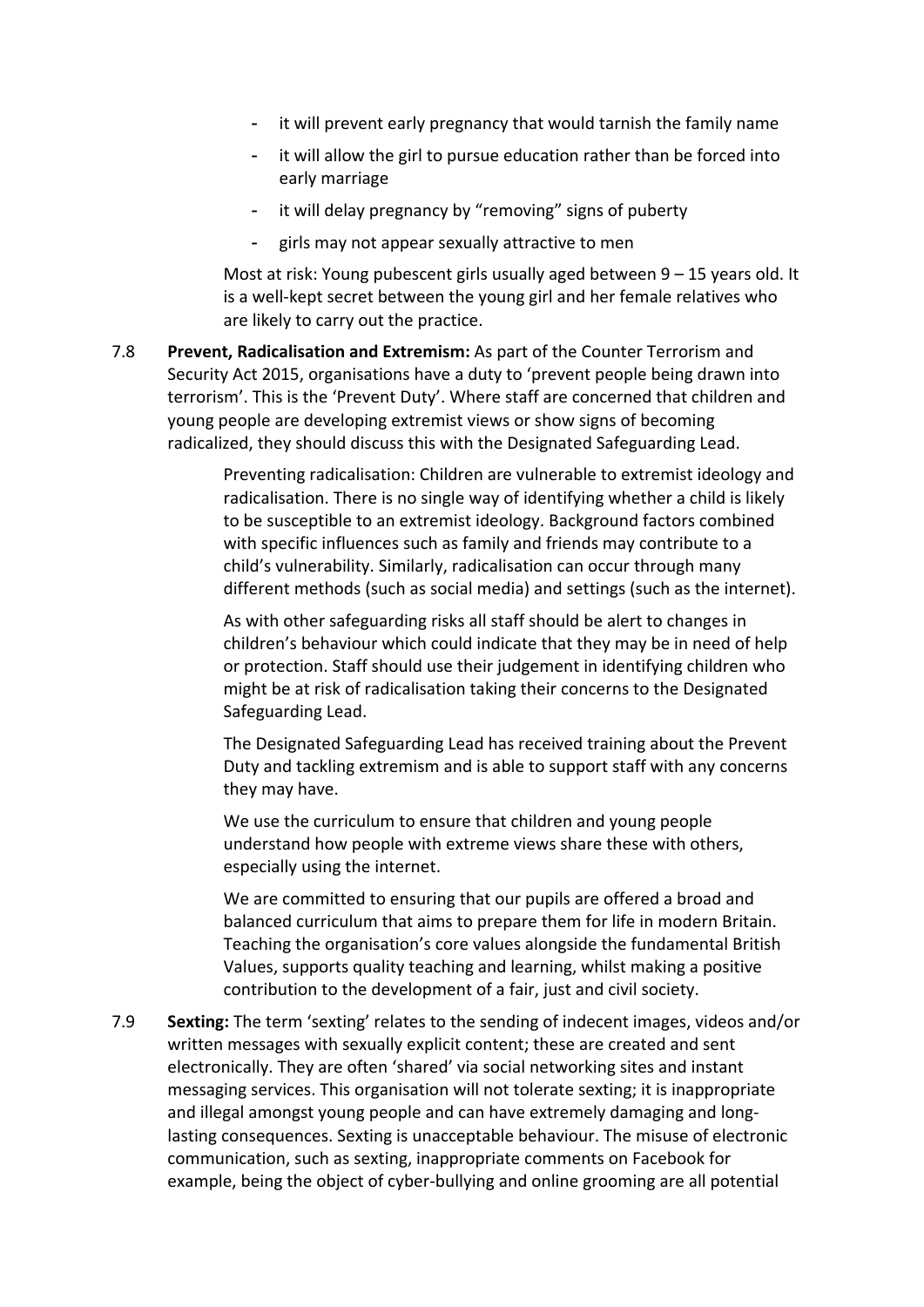safeguarding concerns. We have a responsibility to work with parents and carers in ensuring that all pupils are fully aware of the dangers and possible repercussions of sexting.

- 7.10 **Children and the court system:** All staff should be aware that any child involved in legal proceedings should be made known to the Designated Safeguarding Lead. Children are sometime required to give evidence in criminal courts, either for crimes committed against them or for crimes they have witnessed. Where there is a family break up making child arrangements via the family courts following separation can be stressful and entrench conflict in families.
- 7.11 **Children with family members in prison:** Approximately 200,000 children have a parent sent to prison each year. These children are at risk of poor outcomes including poverty, stigma, isolation and poor mental health. Staff must inform the Designated Safeguarding Lead if they know a child has a family member in prison.
- 7.12 **Child criminal exploitation: county lines:** Criminal exploitation of children is a geographically widespread form of harm that is a typical feature of county lines criminal activity: drug networks or gangs groom and exploit children and young people to carry drugs and money from urban areas to suburban and rural areas, market and seaside towns. Key to identifying potential involvement in county lines are missing episodes, when the victim may have been trafficked for the purpose of transporting drugs. Like other forms of abuse and exploitation, county lines exploitation:
	- can affect any child or young person (male or female) under the age of 18 years;
	- can affect any vulnerable adult over the age of 18 years;
	- can still be exploitation even if the activity appears consensual;
	- can involve force and/or enticement-based methods of compliance and is often accompanied by violence or threats of violence;
	- can be perpetrated by individuals or groups, males or females, and young people or adults; and
	- is typified by some form of power imbalance in favour of those perpetrating the exploitation. Whilst age may be the most obvious, this power imbalance can also be due to a range of other factors including gender, cognitive ability, physical strength, status, and access to economic or other resources.

Staff must inform the Designated Safeguarding Lead if they have concerns about a child.

- 7.13 **Domestic abuse and Domestic Violence:** Any incident or pattern of incidents of controlling, coercive, threatening behaviour, violence or abuse between those aged 16 or over who are, or have been, intimate partners or family members regardless of gender or sexuality. The abuse can encompass, but is not limited to:
	- Psychological
	- Physical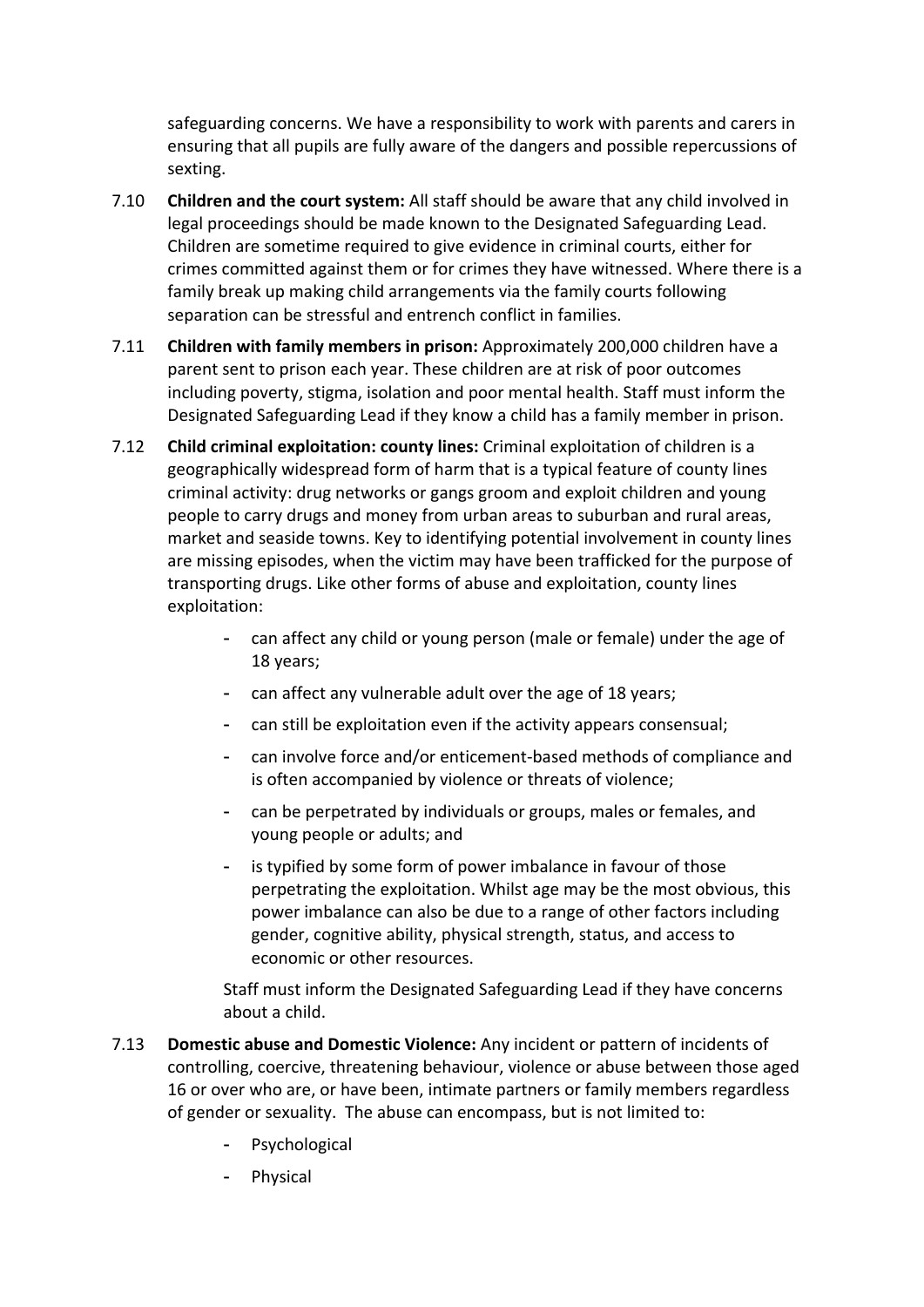- Sexual
- **Financial**
- **Emotional**

Exposure to domestic abuse and/or violence can have a serious, long lasting emotional and psychological impact on children. In some cases, a child may blame themselves for the abuse or may have had to leave the family home as a result. Domestic abuse affecting young people can also occur within their personal relationships, as well as in the context of their home life.

Staff must inform the Designated Safeguarding Lead if they have concerns about a child.

7.14 **Homelessness**: Being homeless or being at risk of becoming homeless presents a real risk to a child's welfare. The designated safeguarding lead has contact details and referral routes so they can raise/progress concerns at the earliest opportunity. Indicators that a family may be at risk of homelessness include household debt, rent arrears, domestic abuse and anti-social behaviour, as well as the family being asked to leave a property. There should always be a MASH referral if a child has been harmed or is at risk of harm.

> In most cases organisation staff will be considering homelessness in the context of children who live with their families, and intervention will be on that basis. However, it is also be recognised that in some cases 16- and 17 year olds could be living independently from their parents or guardians, for example through their exclusion from the family home, and will require a different level of intervention and support. Children's services will be the lead agency for these young people and the designated safeguarding lead will ensure appropriate referrals are made based on the child's circumstances.

Staff must inform the Designated Safeguarding Lead if they have concerns about a child.

7.15 **So-called 'honour-based' violence (HBV):** encompasses incidents or crimes which have been committed to protect or defend the honour of the family and/or the community, including female genital mutilation (FGM), forced marriage, and practices such as breast ironing. Abuse committed in the context of preserving "honour" often involves a wider network of family or community pressure and can include multiple perpetrators. It is important to be aware of this dynamic and additional risk factors when deciding what form of safeguarding action to take. All forms of HBV are abuse (regardless of the motivation) and should be handled and escalated as such. Staff need to be alert to the possibility of a child being at risk of HBV, or already having suffered HBV.

> Staff must inform the Designated Safeguarding Lead if they have concerns about a child.

7.16 **Forced marriage:** Forcing a person into a marriage is a crime in England and Wales. A forced marriage is one entered into without the full and free consent of one or both parties and where violence, threats or any other form of coercion is used to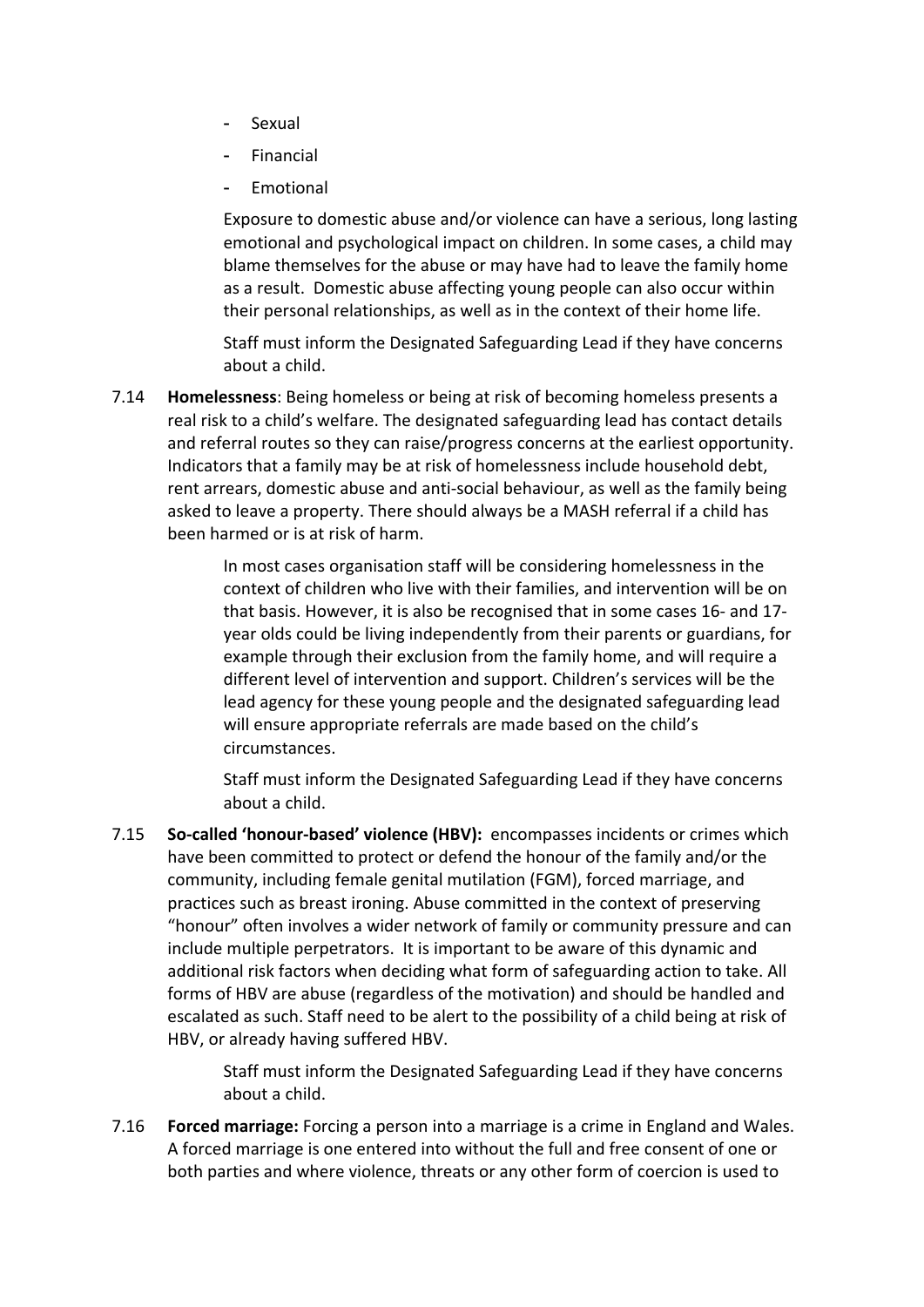cause a person to enter into a marriage. Threats can be physical or emotional and psychological. A lack of full and free consent can be where a person does not consent or where they cannot consent (if they have learning disabilities, for example). Nevertheless, some communities use religion and culture as a way to coerce a person into marriage. TLC LIVE can play an important role in safeguarding children from forced marriage.

Staff must inform the Designated Safeguarding Lead if they have concerns about a child.

7.17 **Peer on peer abuse**: Children can abuse other children. This is generally referred to as peer on peer abuse and can take many forms. This can include (but is not limited to) bullying (including cyberbullying / online bullying); sexual violence and sexual harassment; physical abuse such as hitting, kicking, shaking, biting, hair pulling, or otherwise causing physical harm; sexting and initiating/hazing type violence and rituals.

> **Sexual violence and sexual harassment between children:** Sexual violence and sexual harassment can occur between two children of **any** age and sex. It can also occur through a group of children sexually assaulting or sexually harassing a single child or group of children.

Children who are victims of sexual violence and sexual harassment will likely find the experience stressful and distressing. This will, in all likelihood, adversely affect their educational attainment. Sexual violence and sexual harassment exist on a continuum and may overlap. They can occur online and offline (both physical and verbal) and are never acceptable. It is important that **all** victims are taken seriously and offered appropriate support. Staff should be aware that some groups are potentially more at risk. Evidence shows girls, children with SEND and LGBT children are at greater risk.

Staff should be aware of the importance of:

- making clear that sexual violence and sexual harassment is not acceptable, will never be tolerated and is not an inevitable part of growing up;
- not tolerating or dismissing sexual violence or sexual harassment as "banter", "part of growing up", "just having a laugh" or "boys being boys"; and
- challenging behaviours (potentially criminal in nature), such as grabbing bottoms, breasts and genitalia, flicking bras and lifting up skirts. Dismissing or tolerating such behaviours risks normalising them.

Staff must inform the Designated Safeguarding Lead if they have concerns about a child.

# **8.0 Possible signs and symptoms of abuse**

The following signs may or may not be indicators that abuse has taken place, but the possibility should be considered. This is not an exclusive list and many of the signs and symptoms could fall into more than one category. Guidance on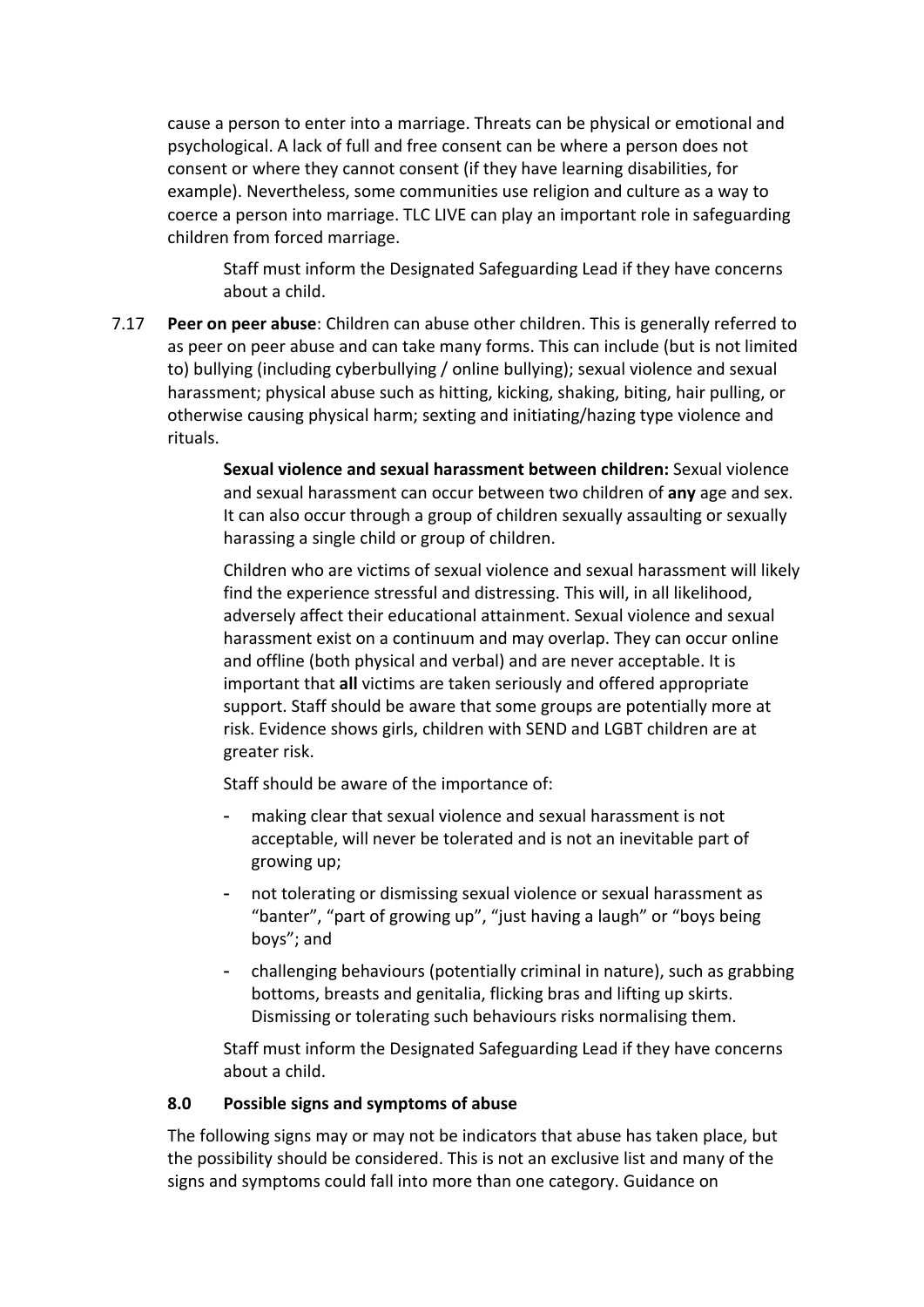recognising signs and symptoms of abuse can be found in Working Together to Safeguard Children 2018. Also students with learning difficulties often exhibit some of these signs (e.g. reluctance to get undressed for PE, constant tiredness) which are not necessarily signs of abuse but symptoms of their condition; however, it must also be remembered that disabled children are 3 times more likely to experience abuse or neglect than non-disabled peers.

Children with special educational needs and disabilities (SEND) can face additional safeguarding challenges. These can include:

- assumptions that indicators of possible abuse such as behaviour, mood and injury relate to the child's disability without further exploration;
- being more prone to peer group isolation than other children;
- the potential for children with SEN and disabilities being disproportionally impacted by behaviours such as bullying, without outwardly showing any signs; and
- communication barriers and difficulties in overcoming these barriers.

# 7.18 **Physical abuse**

- Unexplained injuries, bites, bruises or burns, particularly if they are recurrent

- Improbable excuses given to explain injuries
- Refusal to discuss the causes of injuries
- Untreated injuries
- Disclosure of punishment which appears excessive
- Withdrawal from physical contact/aggressive behaviour
- Arms & legs kept covered in hot weather (excluding for reasons of cultural dress)
- Fear of returning home
- Fear of medical help
- Self-destructive tendency
- Running away

#### 7.19 **Emotional abuse**

- Physical, mental, emotional or developmental lag
- Domestic violence
- Disclosure of punishment which appears excessive
- Over-reaction to making mistakes or fear of punishment
- Continual self-deprecation
- Sudden speech disorders
- Fear of new situations
- Inappropriate responses to painful situations
- Neurotic behaviours
- Self-harm
- Fear of parents being contacted
- Extremes of passivity or aggression
- Drug or solvent abuse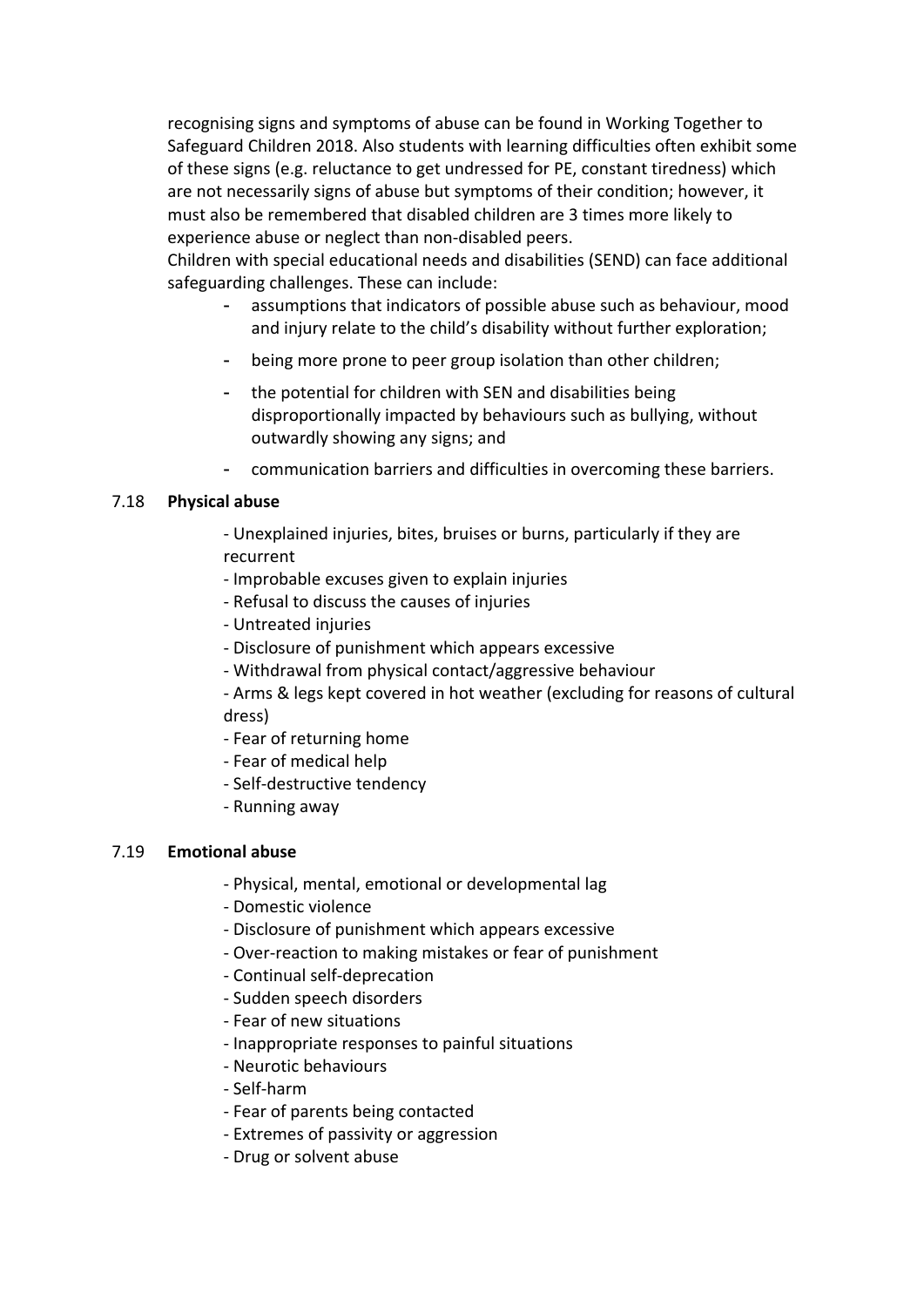- Running away
- Compulsive stealing, scavenging

# 7.20 **Sexual abuse**

- Sudden changes in behaviour
- Displays of affection which are inappropriate
- Alleged promiscuity or sexualised behaviour
- Fear of undressing
- Regression to younger behaviour
- Inappropriate internet use and possible 'grooming' concerns
- Genital itching or other genital/anal pain/injury
- Distrust of familiar adult
- Unexplained gifts of money, mobile phones etc.
- Depression and withdrawal
- Apparent secrecy about social activities or the identity of "special friends"
- Wetting or soiling, day and night
- Sleep disturbances or nightmares
- Chronic illness, especially throat infections and sexually transmitted
- disease

# 7.21 **Neglect**

- Constant hunger
- Poor personal hygiene
- Constant tiredness
- Poor state of clothing
- Frequent lateness or non-attendance at business
- Untreated medical problems or unmet special needs
- Low self-esteem
- Neurotic behaviour
- Poor social relationships
- Deterioration in business performance
- Running away
- Compulsive stealing or scavenging
- 7.22 Child Sexual Exploitation (CSE)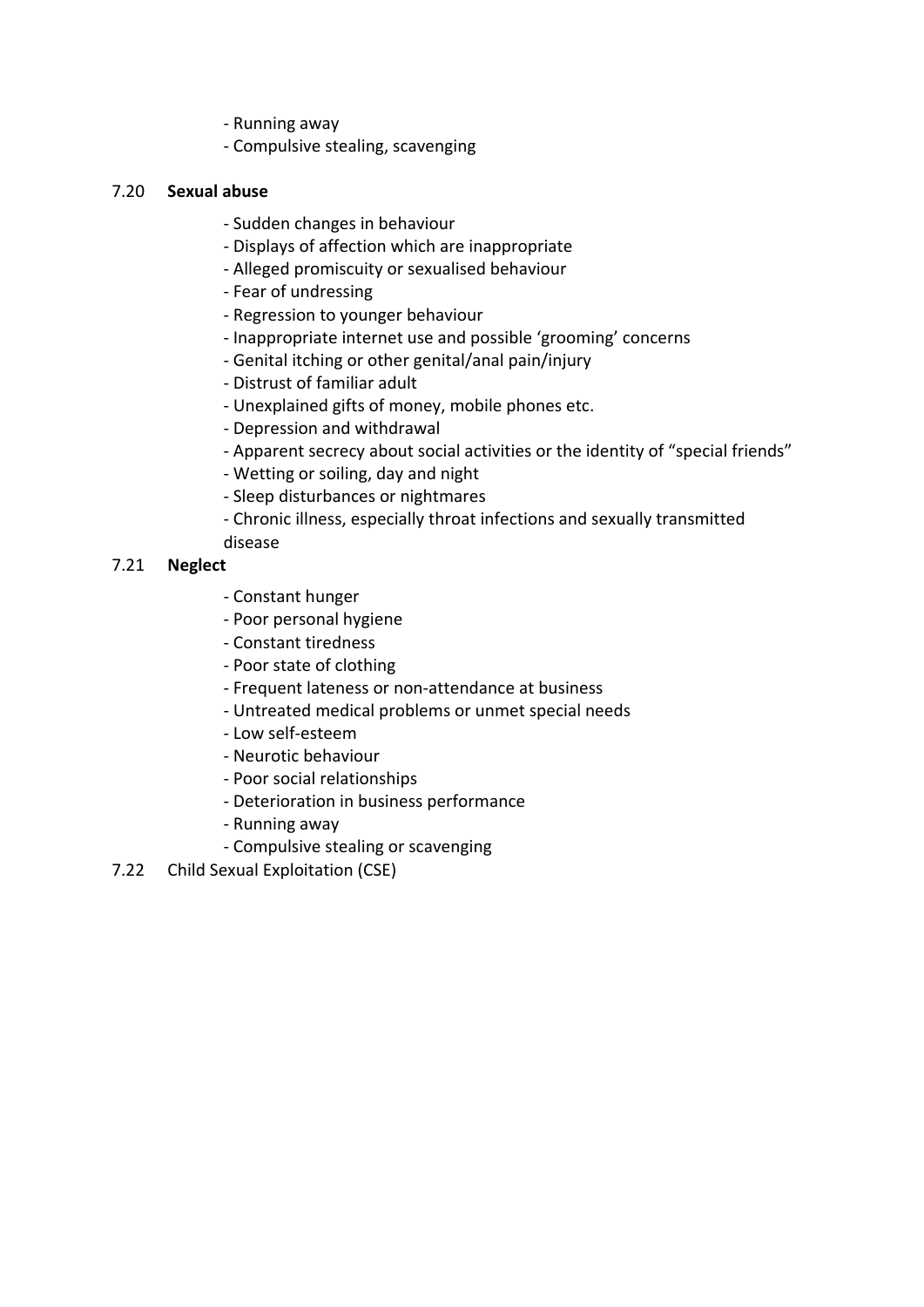- **Going missing for periods of time or regularly coming home late**
- **Regularly missing business or education or not taking part in education**
- **Appearing with unexplained gifts or new possessions**
- **Associating with other young people involved in exploitation**
- **Having older boyfriends or girlfriends**
- **Suffering from sexually transmitted infection**
- **Mood swings or changes in emotional wellbeing**
- **Drug and alcohol misuse**
- **Displaying inappropriate sexualised behaviour**

**Staff should also be aware that many children and young people who are victims of sexual exploitation do not recognise themselves as such.**

#### 7.23 Female Genital Mutilation (FGM**)**

**The World Health Organisation identify girls between 4 and 10 as being the most at risk.**

**FGM may be likely if there is a visiting female elder, there is talk of a special procedure or celebration to become a woman, or parents wish to take their daughter out-of-business to visit an 'at-risk' country (especially before the summer holidays), or parents who wish to withdraw their children from learning about FGM.** 

**Indications that FGM may have already taken place may include:**

 **- difficulty walking, sitting or standing and may even look uncomfortable - spending longer than normal in the bathroom or toilet due to difficulties urinating**

- **spending long periods of time away from a classroom during the day with bladder or menstrual problems**
- **frequent urinary, menstrual or stomach problems**
- **prolonged or repeated absences from business or college, especially with**

 **noticeable behaviour changes (e.g. withdrawal or depression) on the girl's return**

- **reluctance to undergo normal medical examinations**
- **confiding in a professional without being explicit about the problem due to embarrassment or fear**
- **talking about pain or discomfort between her legs**

#### 7.24 **Prevent, Radicalisation and Extremism:**

Early indicators of radicalisation or extremism may include:

- showing sympathy for extremist causes
- glorifying violence, especially to other faiths or cultures
- making remarks or comments about being at extremist events or rallies outside business
- evidence of possessing illegal or extremist literature
- advocating messages similar to illegal organisations or other extremist groups
- out of character changes in dress, behaviour and peer relationships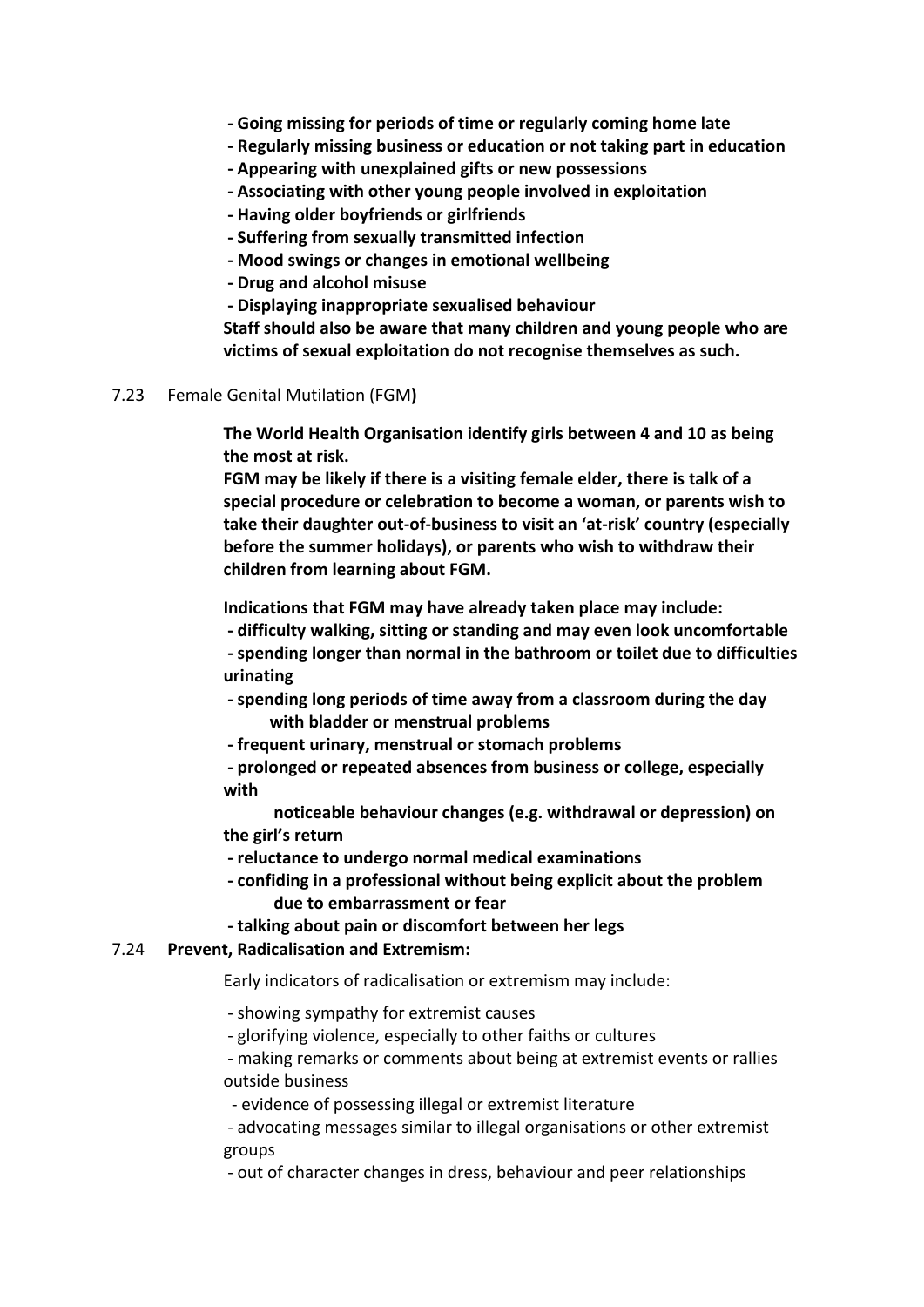(but there are also very powerful narratives, programmes and networks that young people can come across online, so involvement with particular groups may not be apparent.)

- secretive behaviour
- online searches or sharing extremist messages or social profiles
- intolerance of difference, including faith, culture, gender, race or sexuality
- graffiti, art work or writing that displays extremist themes
- attempts to impose extremist views or practices on others
- verbalising anti-Western or anti-British views
- advocating violence towards others

#### 7.25 **Handling sexting and nude selfie incident:**

UKCCIS "Sexting in schools and colleges" will be used to triage concerns. This extract gives the initial actions that should be taken: There should always be an initial review meeting, led by the DSL. This should consider the initial evidence and aim to establish:

- Whether there is an immediate risk to a young person or young people *When assessing the risks, the following should be considered:* 
	- Why was the imagery shared? Was the young person coerced or put under pressure to produce the imagery?
	- Who has shared the imagery? Where has the imagery been shared? Was it shared and received with the knowledge of the pupil in the imagery?
		- Are there any adults involved in the sharing of imagery?
	- What is the impact on the pupils involved?
	- Do the pupils involved have additional vulnerabilities?
	- Does the young person understand consent?
	- Has the young person taken part in this kind of activity before?
- If a referral should be made to the police and/or children's social care
- If it is necessary to view the imagery in order to safeguard the young person – in most cases, imagery should not be viewed
- What further information is required to decide on the best response
- Whether the imagery has been shared widely and via what services and/or platforms. This may be unknown.
- Whether immediate action should be taken to delete or remove images from devices or online services
- Any relevant facts about the young people involved which would influence risk assessment

-If there is a need to contact another organisation, college, setting or individual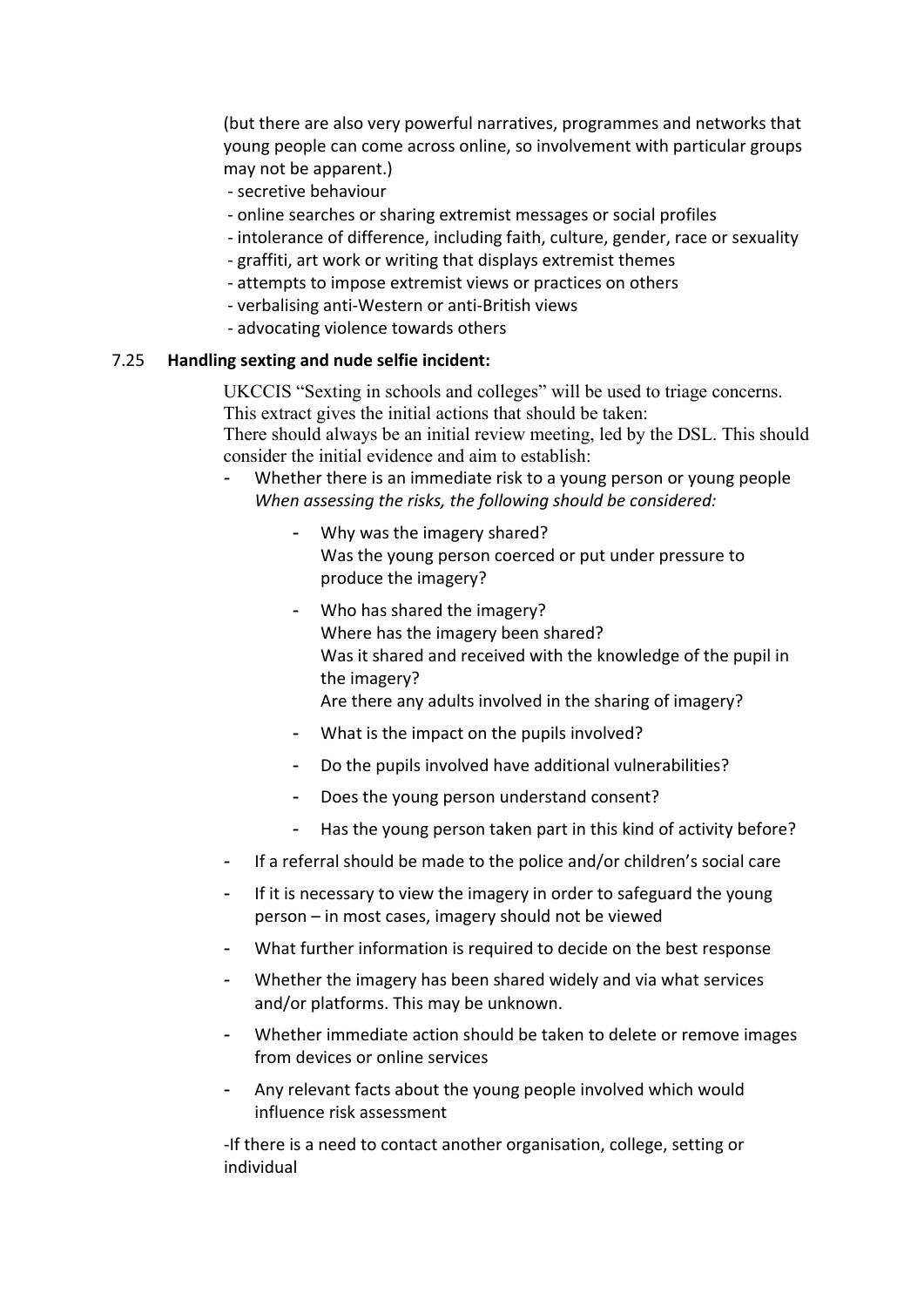Whether to contact parents or carers of the pupils involved - in most cases parents should be involved

If none of the above apply, then an organisation may decide to respond to the incident without involving the police or children's social care (an organisation can choose to escalate the incident at any time if further information/concerns come to light).

The decision to respond to the incident without involving the police or children's social care would be made in cases when the DSL is confident that they have enough information to assess the risks to pupils involved and the risks can be managed within the organisation's pastoral support and disciplinary framework and if appropriate local network of support.

- 7.26 **Private fostering:** A private fostering arrangement is one that is made privately (without the involvement of a local authority) for the care of a child under the age of 16 years (under 18, if disabled) by someone other than a parent or close relative, in their own home, with the intention that it should last for 28 days or more. A close family relative is defined as a 'grandparent, brother, sister, uncle or aunt' and includes half-siblings and stepparents; it does not include great-aunts or uncles, great grandparents or cousins.
	- 7.26.1 Parents and private foster carers both have a legal duty to inform the relevant local authority at least six weeks before the arrangement is due to start; not to do so is a criminal offence.
	- 7.26.2 Whilst most privately fostered children are appropriately supported and looked after, they are a potentially vulnerable group who should be monitored by the local authority, particularly when the child has come from another country. In some cases privately fostered children are affected by abuse and neglect, or are involved in trafficking, child sexual exploitation or modern-day slavery.

# 7.27 **What to do if you suspect that abuse may have occurred**

7.28 You must report the concerns immediately, on the same working day, to the Designated Safeguarding Lead.

# 7.29 **The role of the Designated Safeguarding Lead is to:**

- 7.29.1 Obtain information from staff, parents and carers who have child protection concerns and to record this information.
- 7.29.2 Assess the information quickly and carefully and ask for further information as appropriate.

#### 7.30 **Responsibilities**

- 7.31 The Designated Safeguarding Lead are responsible for:
	- 7.31.1 Adhering to Exam Star® procedures with regard to referring a child if there are concerns about possible abuse.
	- 7.31.2 Keeping full written chronological records of concerns about a child even if there is no need to make an immediate referral.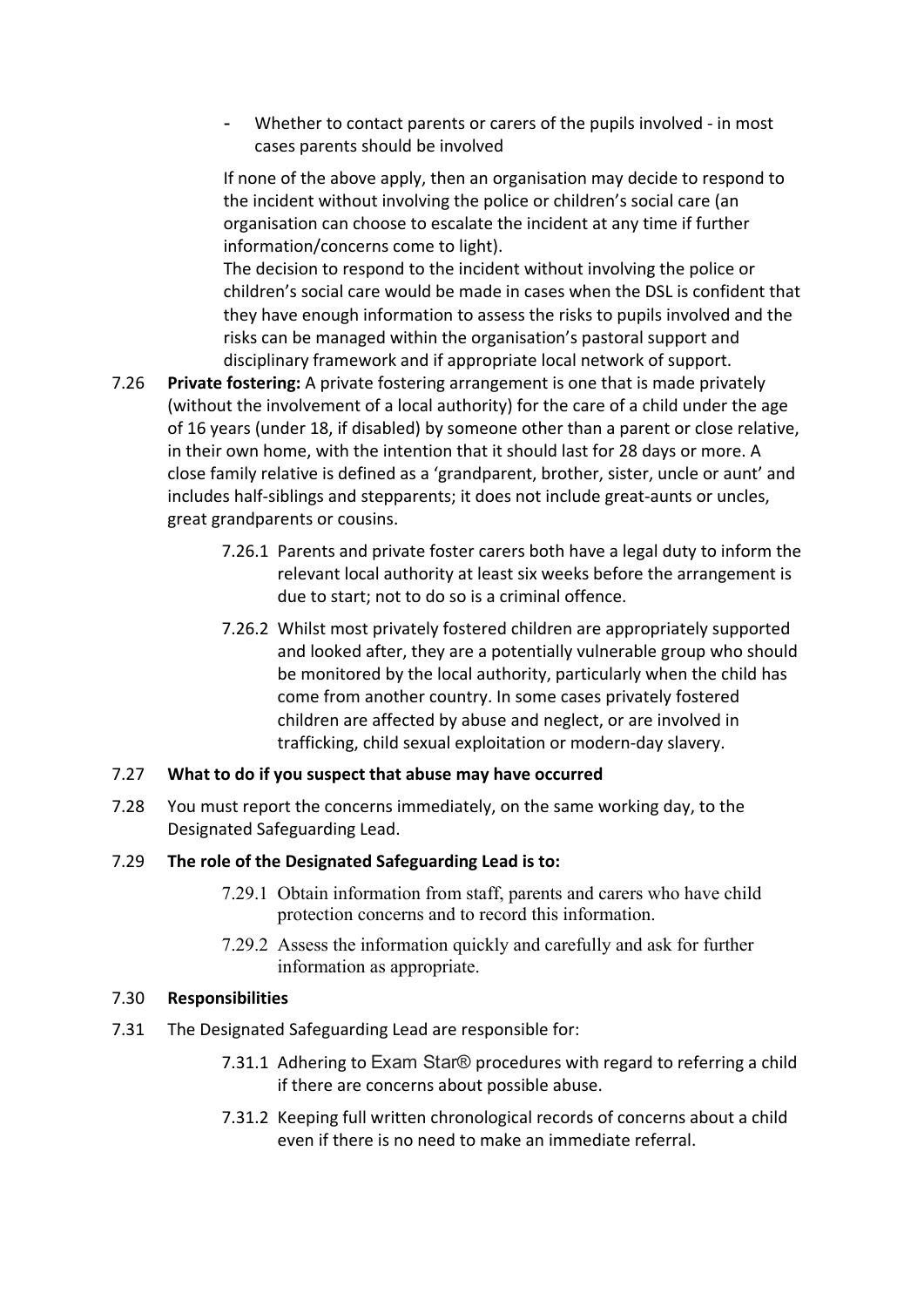- 7.31.3 Ensuring that all such records are kept confidentially and securely and are separate from pupil records.
- 7.31.4 Ensuring that an indication of further record-keeping is marked on the pupil records.

# **8.0 Supporting children**

- 8.1 We recognise that a child who is abused or witnesses violence and/or abuse may find it difficult to develop and maintain a sense of self-worth. We recognise that a child in these circumstances may feel helpless and humiliated. We recognise that a child may feel self-blame.
- 8.2 We recognise that the organisation may provide the only stable, secure and predictable element in the lives of children who have been abused or who are at risk of harm.
- 8.3 We accept that research shows that the behaviour of a child in these circumstances may range from that which is perceived to be normal to aggressive or withdrawn.
- 8.4 Exam Star® will support all children through:
	- The curriculum
	- The organisation's ethos
	- Encouraging self-esteem and self-assertiveness whilst not condoning aggression or bullying.
	- Promoting a caring, safe and positive environment within the organisation, giving children a sense of being valued.
	- Ensuring children know there are adults in the organisation's whom they can approach if they are worried.
	- Liaising and working together with all other support services and those agencies involved in the safeguarding of children.
	- Providing continuing support to a child about whom there have been concerns who leaves the business by ensuring that appropriate information is forwarded under confidential cover to the child's new organisation.

#### **9.0 Supporting staff**

We recognise that staff working in Exam Star® who have become involved with a child who has suffered harm or appears to be likely to suffer harm may find the situation stressful and upsetting.

We will support such staff by providing an opportunity to discuss the situation with the Designated Safeguarding Lead and to seek further support as appropriate.

#### **10.0 Safer Recruitment and allegations**

At Exam Star® we will ensure we practise Safe Recruitment by undertaking DBS checks of staff who work with children.

#### 10.1 **Allegations against pupils – peer on peer abuse**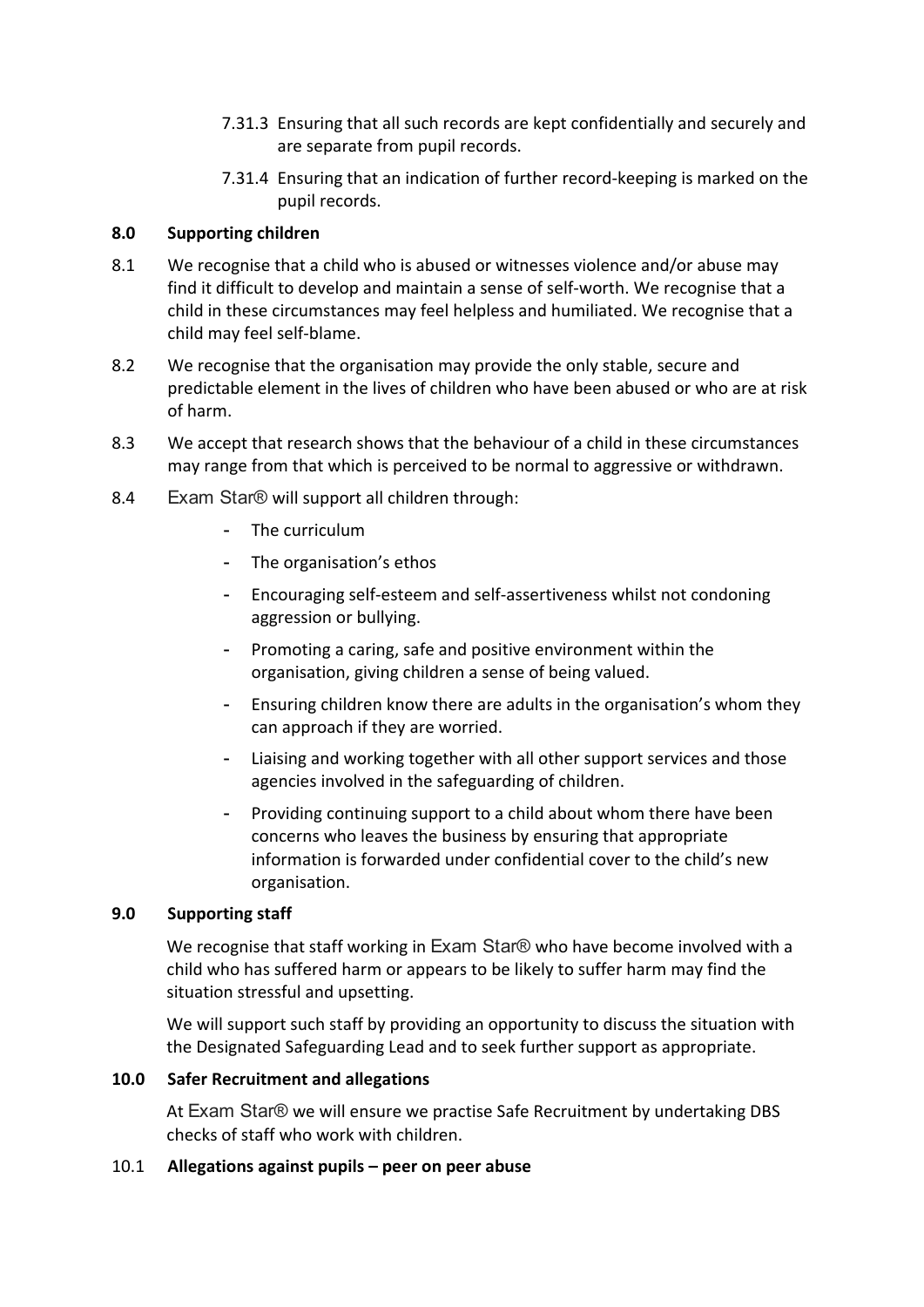- 10.1.1 The organisation recognises the different forms peer on peer abuse, and is clear that abuse is abuse and should never be tolerated or passed off as "banter" or "part of growing up".
- 10.1.2 Children are vulnerable to abuse by their peers. Such abuse should be taken as seriously as abuse by adults and should be subject to the same child protection procedures. Professionals should not dismiss abusive behaviour as normal between young people and should not develop high thresholds before taking action.
- 10.1.3 Professionals should be aware of the potential uses of information technology for bullying and abusive behaviour between young people.
- 10.1.4 Professionals should be aware of the added vulnerability of children and young people who have been the victims of violent crime (for example mugging), including the risk that they may respond to this by abusing younger or weaker children.
- 10.1.5 The alleged perpetrator is likely to have considerable unmet needs as well as posing a significant risk of harm to other children. Evidence suggests that such children may have suffered considerable disruption in their lives, may have witnessed or been subjected to physical or [sexual abuse,](http://trixresources.proceduresonline.com/nat_key/keywords/sexual_abuse.html) may have problems in their educational development and may have committed other offences. They may therefore be suffering, or at risk of suffering, [Significant Harm](http://trixresources.proceduresonline.com/nat_key/keywords/significant_harm.html) and be in need of protection. Any long-term plan to reduce the risk posed by the alleged perpetrator must address their needs.
- 10.1.6 If one child or young person causes harm to another, this should not necessarily be dealt with as abuse: bullying, fighting and harassment between children are not generally seen as child protection issues. However, it may be appropriate to regard a young person's behaviour as abusive if:
	- There is a large difference in power (for example age, size, ability, development) between the young people concerned; or
	- The alleged perpetrator has repeatedly tried to harm one or more other children; or
	- There are concerns about the intention of the alleged perpetrator.
- 10.1.7 If the evidence suggests that there was an intention to cause severe harm to the victim, this should be regarded as abusive whether or not severe harm was actually caused

#### 10.2 **Allegations against staff**

10.2.1 At Exam Star® we recognise the possibility that adults working in the business may harm children. Any concerns about the conduct of adults in the business should be taken to the Safeguarding Lead without delay.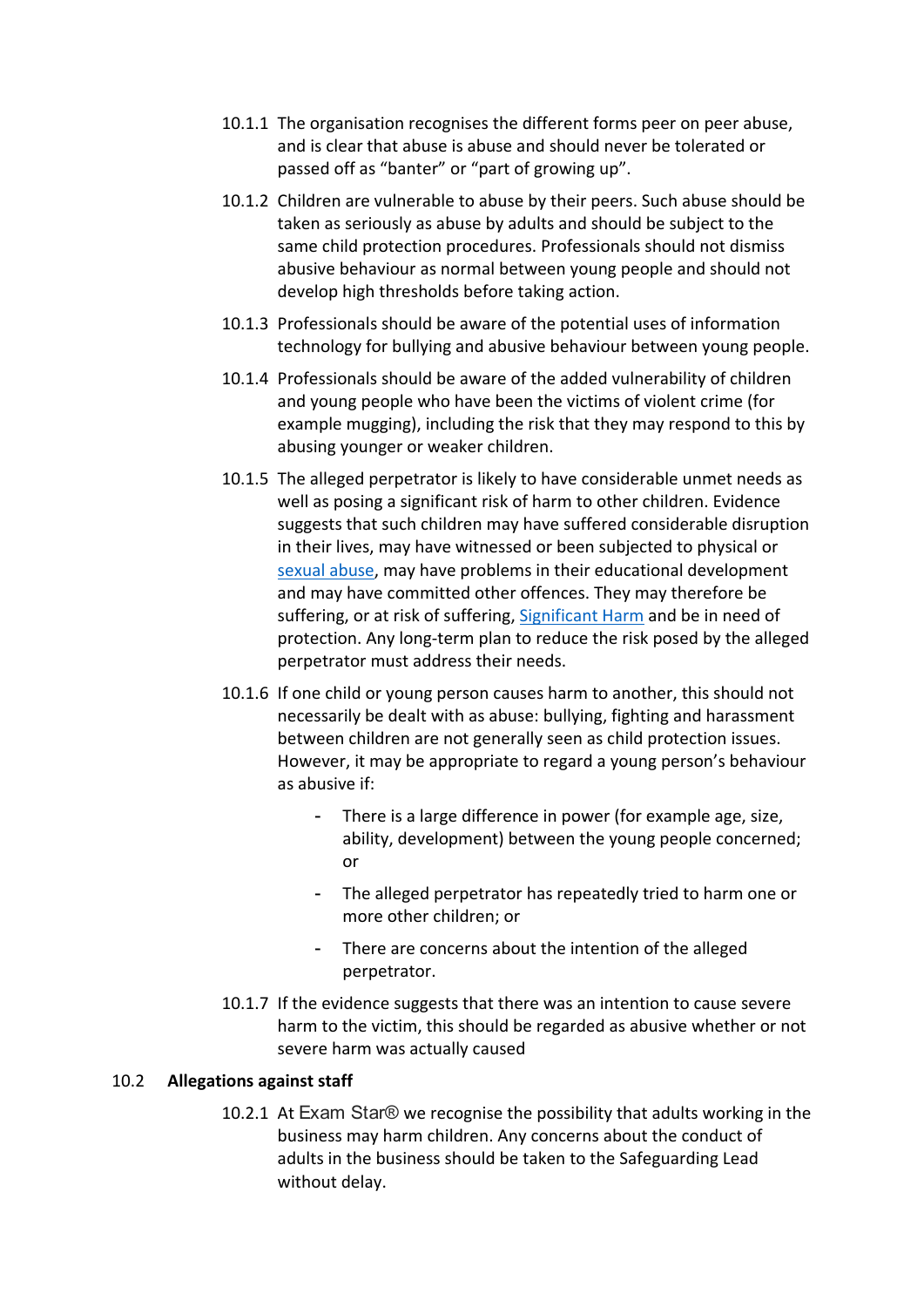10.2.2 The business will follow the LA procedures for managing allegations against staff, a copy of which will be readily available in the organisation.

# **11.0 Safeguarding and the organisation's culture**

#### 11.1 **Bullying**

Our policy on bullying, and online bullying, is set out in a separate policy and acknowledges that to allow or condone bullying may lead to consideration under child protection procedures.

# 11.2 **Incidents motivated by perceived differences**

Bullying and abuse can be motivated by perceived differences e.g. on the grounds of race, religion, gender, sexual orientation, disability or other difference. We acknowledge that repeated incidents or a single serious incident may lead to consideration under child protection procedures.

#### 11.3 **Prevention**

We recognise that the business plays a significant part in the prevention of harm to our children by providing children with good lines of communication with trusted adults and an ethos of protection.

Exam Star® will therefore:

- Establish and maintain an ethos where children feel secure and are encouraged to talk and are always listened to.
- Ensure that all children know there is an adult in the business whom they can approach if they are worried or in difficulty.

#### 11.4 **Other relevant organisation's policy and guidance**

- Online Safety Policy

#### 11.5 **Support and training**

We are committed to the provision of safeguarding training for all our team members, and we recognise that staff must be regularly updated. Safeguarding and Child Protection is always part of our start of year professional development and induction every September. In addition to the basic safeguarding training, the Designated Safeguarding Lead undertake training annually to keep their knowledge and skill up to date. All other staff undertake appropriate training to equip them to carry out their responsibilities for child protection effectively, which is kept up to date.

#### **Record keeping**

11.5.1 DfE guidance says that the Designated Safeguarding Lead will keep detailed, accurate, secure written records of referrals and concerns. These should be kept separately from academic records, in a confidential file stored in a secure cabinet, accessible only by appropriate senior staff members. Current cases are exempt from examination by parents or children unless subject to a court order.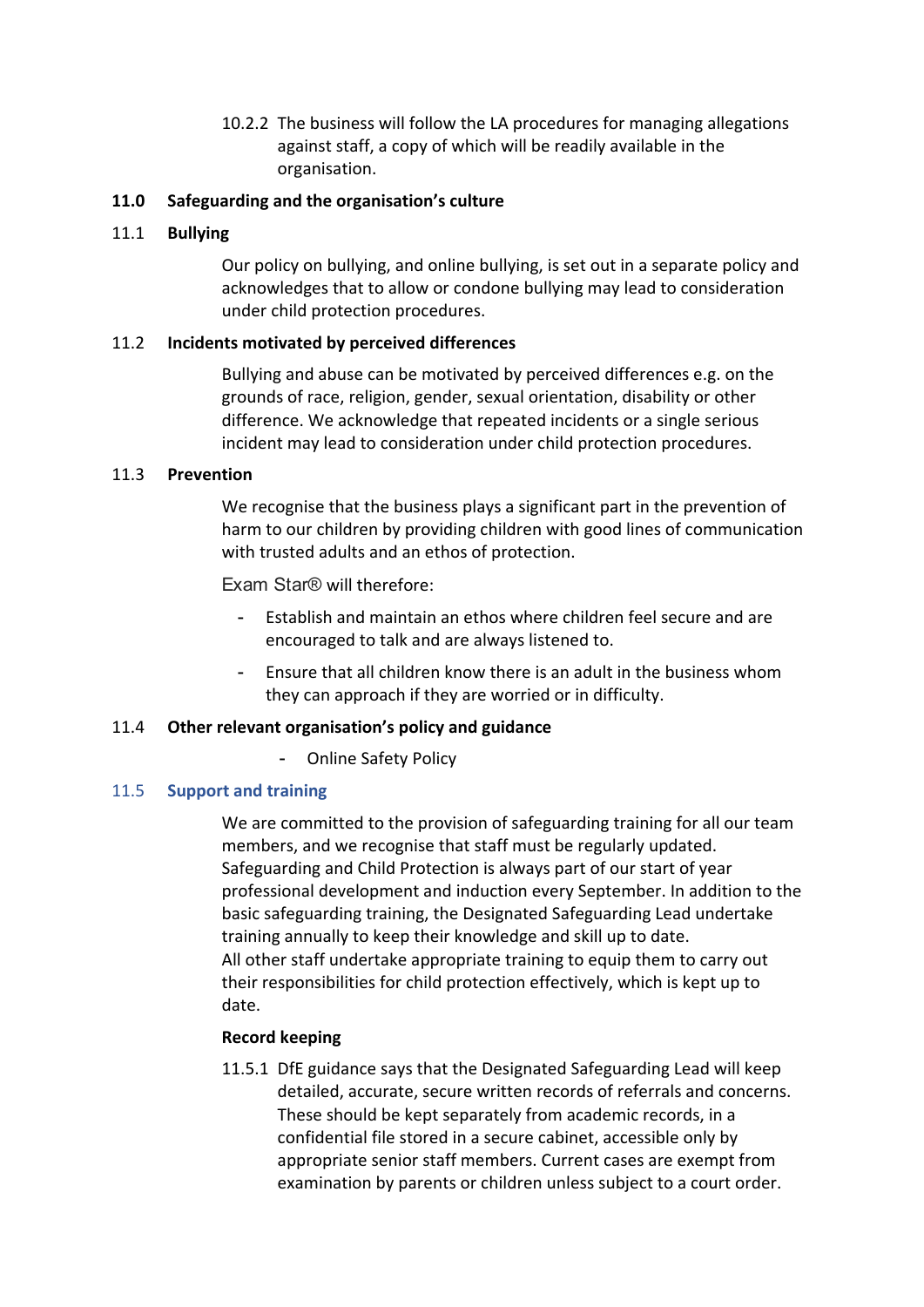Subject Access Requests may be made for records of historic, closed issues.

- 11.5.2 Exam Star® promotes high quality record keeping in respect of all concerns about children's welfare. The records should be completed in a timely manner and include all relevant information such as dates, times, others involved, witnesses etc. All records should be signed and dated. The child's confidential record should include a front sheet chronology of concerns to support the understanding of the impact of past concerns, patterns and escalation of concerns.
- 11.5.3 The Designated Safeguarding Lead should retain a digital copy of the child protection file, which should be stored in a secure area accessible only by appropriate senior staff members. Child Protection records about a student who has ceased to become of compulsory organising age should be archived and catalogued. Records must be kept until a child reaches 25 years of age; child protection records must be kept for 35 years after the child leaves the business.

#### 11.6 **Confidentiality and information sharing**

- 11.6.1 We recognise that all matters relating to child protection are confidential.
- 11.6.2 The Designated Safeguarding Lead will disclose personal information about a student to other members of staff on a need to know basis only.
- 11.6.3 However, all staff must be aware that they have a professional responsibility to share information with other agencies in order to safeguard children.
- 11.6.4 When considering sharing information the staff will:
	- 11.6.4.1 Remember that GDPR is not a barrier to sharing information, it provides the framework
	- 11.6.4.2 Be open & honest with the person from the outset about how information may be shared
	- 11.6.4.3 Seek advice, do not fail to share information because you are unsure what to do
	- 11.6.4.4 Share with consent where appropriate & respect the wishes of those who refuse consent unless you believe that there is a risk of harm to child if the information is not shared
	- 11.6.4.5 Consider safety and well-being of the child and base information sharing decisions on this
	- 11.6.4.6 Ensure all information shared is Necessary, Proportionate, Relevant, Accurate, Timely & Secure. Ensure any third party or hearsay information is identified and that you have consent to share it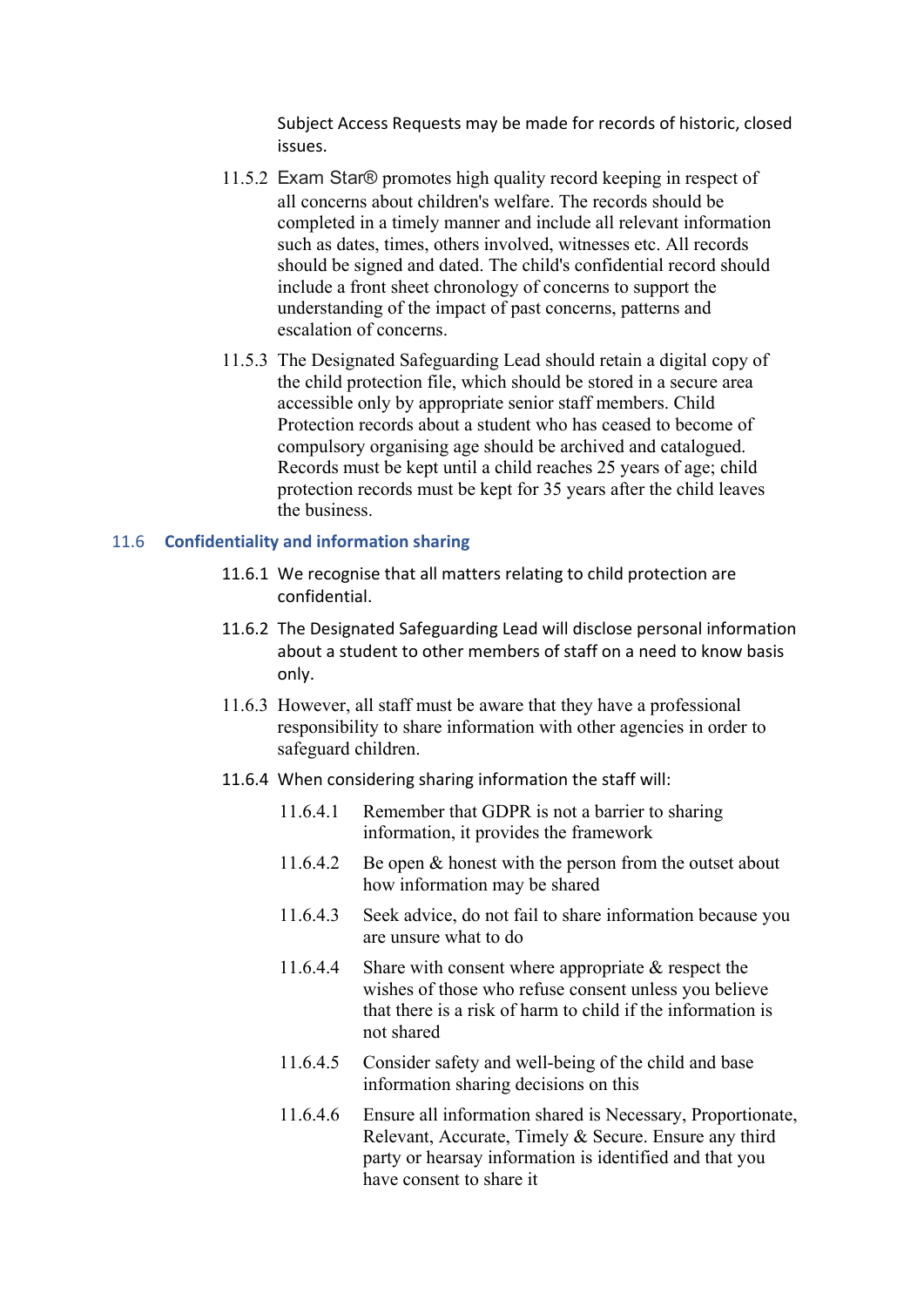11.6.4.7 Keep a record of your decision and reasons for it. Record what you have shared, with whom and the purpose.

# 11.7 **NSPCC whistleblowing helpline**

0800 028 0285

[www.nspcc.org.uk/Helpline](http://www.nspcc.org.uk/Helpline)

#### 11.8 **SO15 Counter Terrorism Command**

DC Gavin Moore 07919628083 or 0203 276 1100 [Gavin.F.moore@met.pnn.police.uk](mailto:Gavin.F.moore@met.pnn.police.uk)  PC Jag Shina 07767765808 [Jag.s.shina@met.pnn.police.uk](mailto:Jag.s.shina@met.pnn.police.uk) 

#### 11.9 **UK Safer Internet Centre**

POSH Professionals Online Safety Helpline for businesss 0344 381 4772 <https://www.saferinternet.org.uk/professionals-online-safety-helpline>

#### 11.10 **NSPCC**

Online Safety Helpline for Professionals and Parents 0808 8005002 <https://www.nspcc.org.uk/services-and-resources/nspcc-helpline/>

#### 11.11 **LBH & East London Gangs & Serious Youth Violence**

Louise Giles, Detective Sergeant East Area Gangs Unit 0203 276 0523 [GangsUnit@met.pnn.police.uk](mailto:GangsUnit@met.pnn.police.uk) 

#### **12.0 Where to go for further information:**

12.1 UKCCIS: Sexting in schools and colleges 2016 [https://www.gov.uk/government/uploads/system/uploads/attachment\\_data/file/55](https://www.gov.uk/government/uploads/system/uploads/attachment_data/file/551575/6.2439_KG_NCA_Sexting_in_Schools_WEB__1_.PDF) [1575/6.2439\\_KG\\_NCA\\_Sexting\\_in\\_Businesss\\_WEB\\_\\_1\\_.PDF](https://www.gov.uk/government/uploads/system/uploads/attachment_data/file/551575/6.2439_KG_NCA_Sexting_in_Schools_WEB__1_.PDF) 

# 12.2 London LSCB [http://www.londonscb.gov.uk](http://www.londonscb.gov.uk/)

- 12.3 London Child Protection Procedures, edition 5 <http://www.londoncp.co.uk/>
- 12.4 DfE: Guidance: Safeguarding practitioners: information sharing advice 2018 [https://www.gov.uk/government/publications/safeguarding-practitioners](https://www.gov.uk/government/publications/safeguarding-practitioners-information-sharing-advice)[information-sharing-advice](https://www.gov.uk/government/publications/safeguarding-practitioners-information-sharing-advice)
- 12.5 DfE: Statutory guidance: Working together to safeguard children 2018 [https://www.gov.uk/government/publications/working-together-to-safeguard](https://www.gov.uk/government/publications/working-together-to-safeguard-children--2)[children--2](https://www.gov.uk/government/publications/working-together-to-safeguard-children--2)
- 12.6 DfE: Statutory guidance: Keeping children safe in education 2018 [https://www.gov.uk/government/publications/keeping-children-safe-in-education--](https://www.gov.uk/government/publications/keeping-children-safe-in-education--2) [2](https://www.gov.uk/government/publications/keeping-children-safe-in-education--2)